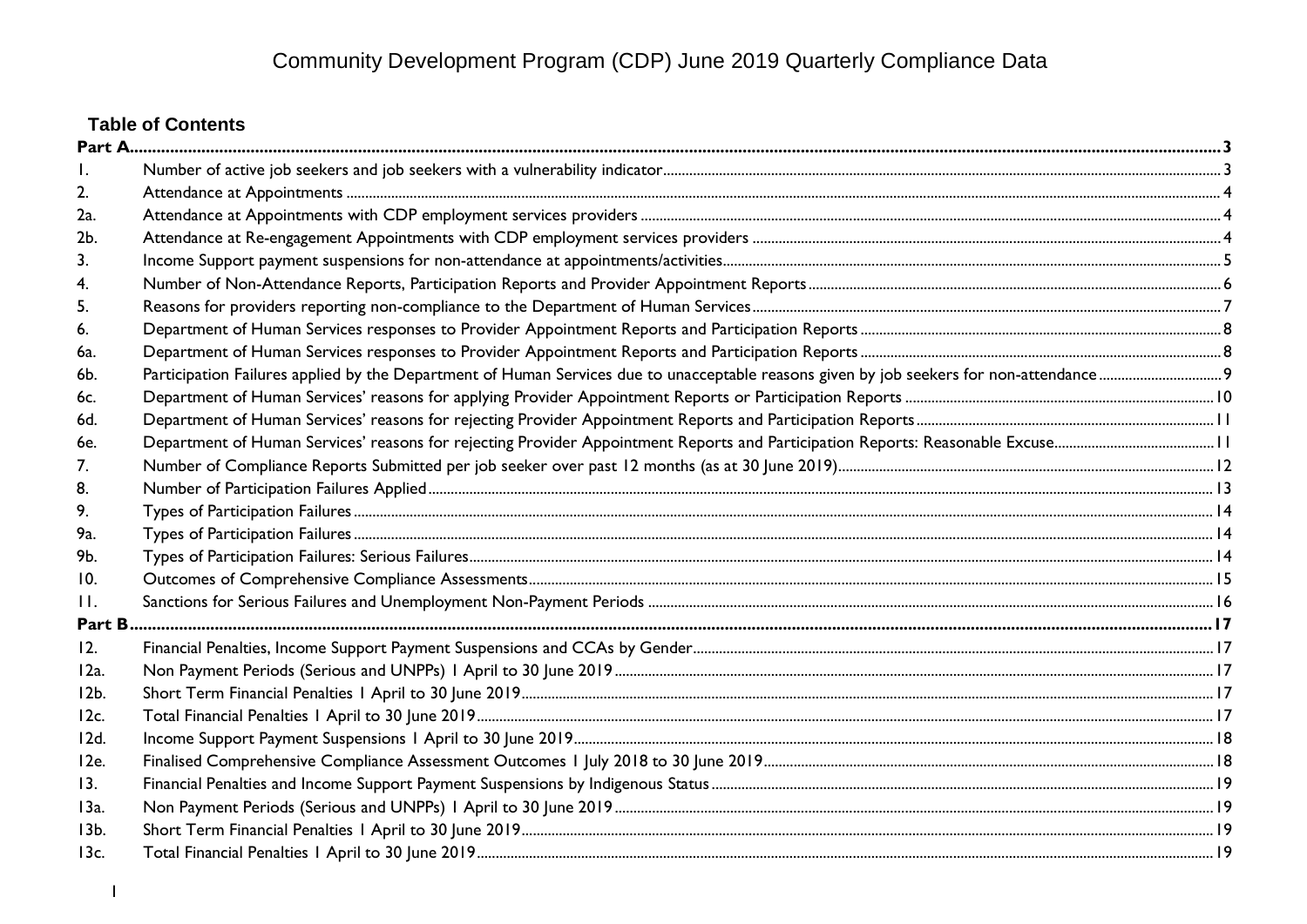| 13d.              |  |
|-------------------|--|
| $\overline{14}$ . |  |
| 14a.              |  |
| $14b$ .           |  |
| 14c.              |  |
| 14d.              |  |
| 14e.              |  |
| 15.               |  |
| 15a.              |  |
| 15b.              |  |
| 15c.              |  |
| 15d.              |  |
| 16.               |  |
| 16a.              |  |
| 16b.              |  |
| 16c.              |  |
| 16d.              |  |
| 16e.              |  |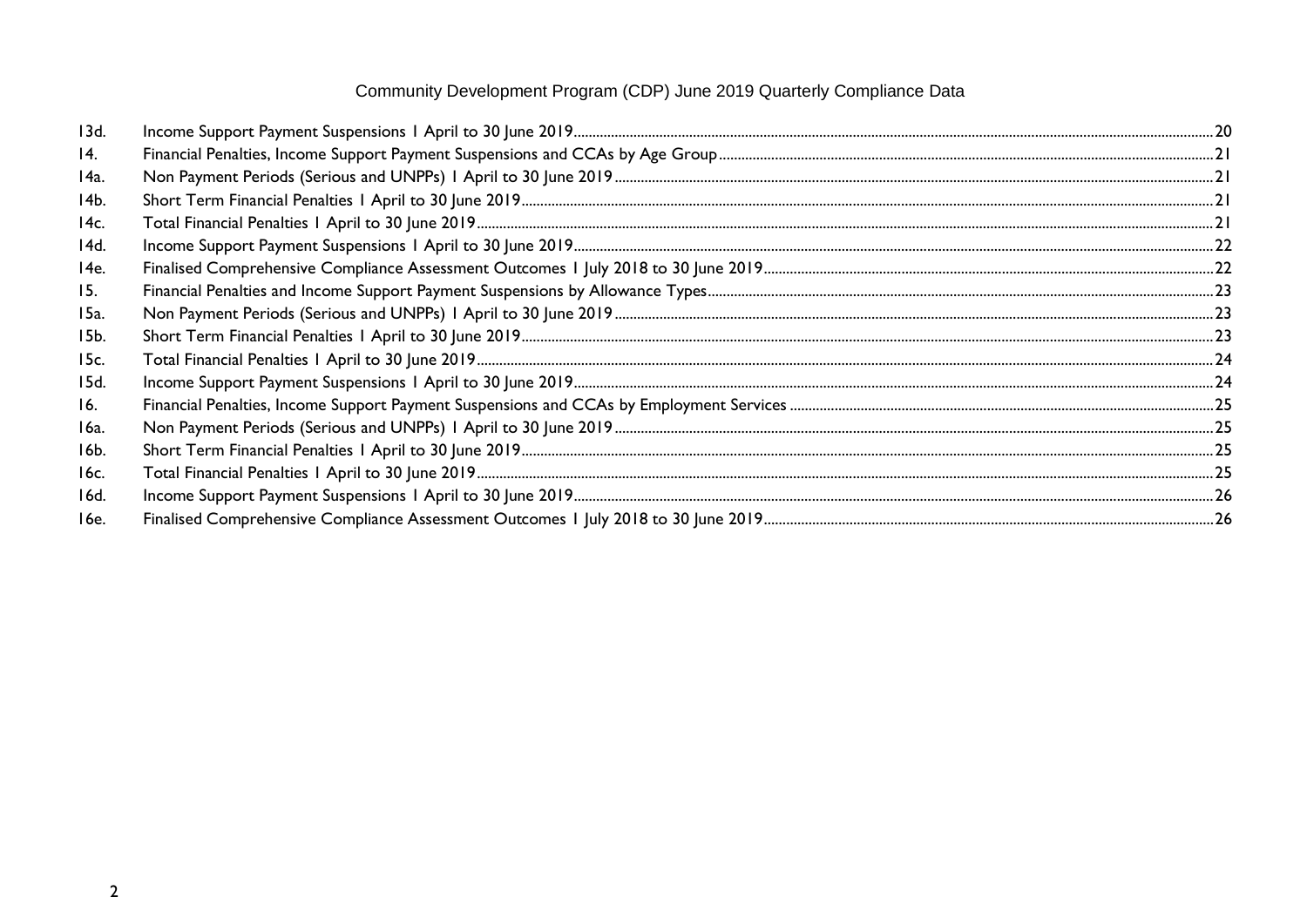The following tables contain compliance information for the Community Development Program (CDP), under the Job Seeker Compliance Framework (JSCF). This information has been published continuously since the commencement of the CDP on 1 July 2015. From 1 July 2018, all job seekers in *jobactive*, Disability Employment Services and ParentsNext are subject to the Targeted Compliance Framework (TCF). The TCF does not apply to CDP.

Prior to 1 July 2018, this report contained a broader data set covering all employment programs under the JSCF. From 1 July 2018, this report contains CDP specific information only and is owned by the National Indigenous Australians Agency.

TCF reporting is published separately by the Department of Employment, Skills, Small and Family Business. Due to differences in the compliance frameworks, the information contained in this report is not directly comparable with any reporting undertaken for the TCF.

# <span id="page-2-1"></span><span id="page-2-0"></span>**Part A**

# **1. Number of active job seekers and job seekers with a vulnerability indicator**

| As at 30 June 2019 | <b>Active CDP job seekers</b> | <b>Number of CDP job seekers with</b><br>a vulnerability indicator | % of all CDP job seekers with a<br>vulnerability indicator |
|--------------------|-------------------------------|--------------------------------------------------------------------|------------------------------------------------------------|
|                    | 25,251                        | 2,270                                                              | 9%                                                         |

'Active CDP job seekers' comprises 'Active job seekers' who currently need to use employment services or the Transition to Work (TTW) Service), as well as 'Other job seekers' who have a 'Temporary exemption', 'Reduced work capacity' or are undertaking an 'Approved activity' – refer to 'Glossary' for further explanation of these terms.

Note: TTW participants are not subject to the same job seeker compliance framework as other activity tested job seekers, therefore they are not included elsewhere in this report.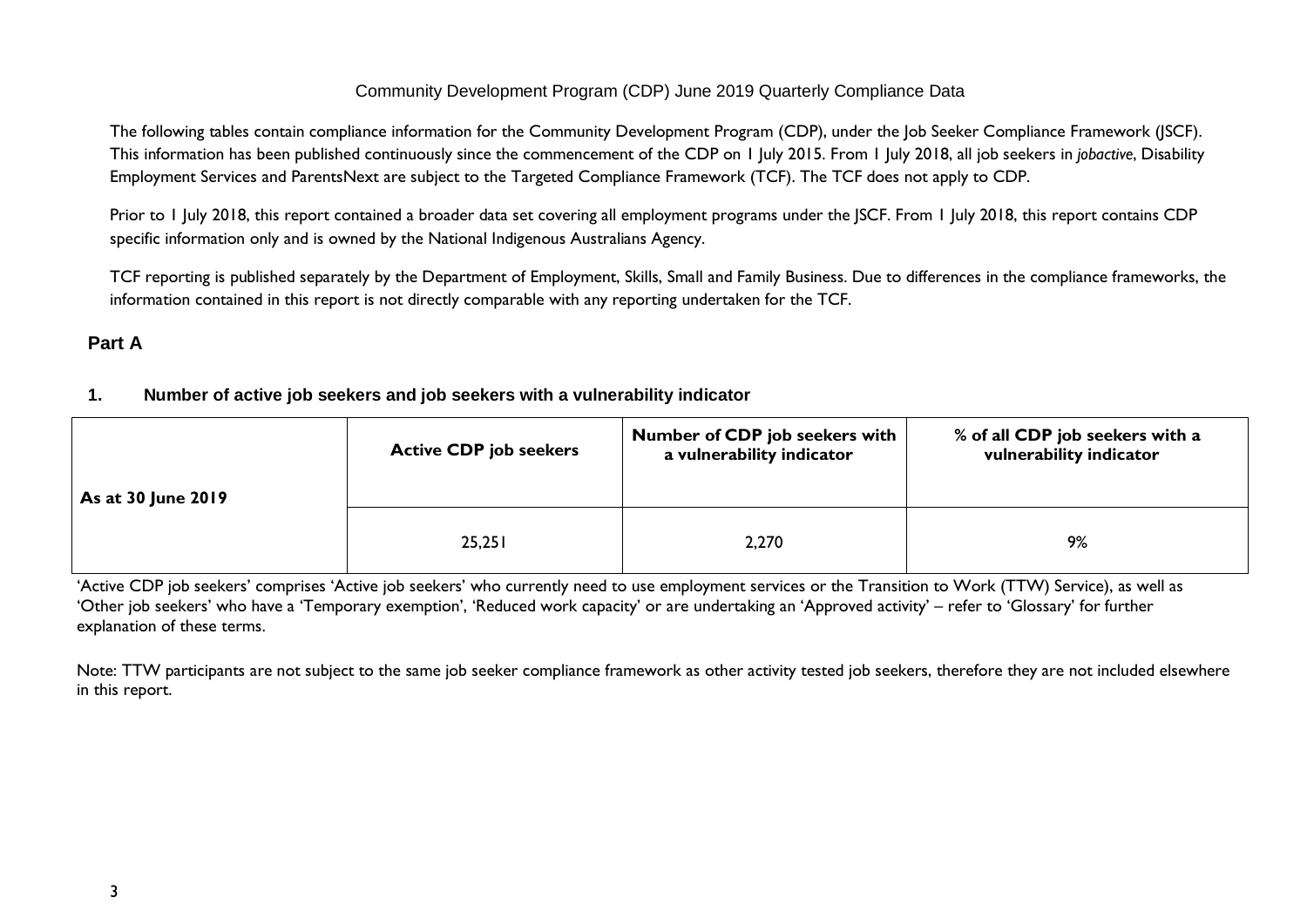#### <span id="page-3-0"></span>**2. Attendance at Appointments**

#### <span id="page-3-1"></span>**2a.** *Attendance at Appointments with CDP employment services providers*

| <b>Appointments attended</b> |                      |     |                     | Total                               |        |              |          |                     |
|------------------------------|----------------------|-----|---------------------|-------------------------------------|--------|--------------|----------|---------------------|
|                              |                      |     | <b>Valid reason</b> | Invalid reason<br><b>Discretion</b> |        | <b>Total</b> |          | <b>Appointments</b> |
|                              | No.                  | %   | %                   | %                                   | %      | No.          | %        | No.                 |
| April to 30 June 2019        | 20%<br>55%<br>60,537 |     | 21%                 | 4%                                  | 49,626 | 45%          | 110, 163 |                     |
| July 2018 to 30 June 2019    | 245,752              | 57% | 18%                 | 22%                                 | 3%     | 188,700      | 43%      | 434,452             |

#### <span id="page-3-2"></span>**2b.** *Attendance at Re-engagement Appointments with CDP employment services providers*

| <b>Appointments attended</b> |        |     | <b>Appointments not attended</b> | <b>Total</b><br><b>Appointments</b> |              |     |        |
|------------------------------|--------|-----|----------------------------------|-------------------------------------|--------------|-----|--------|
|                              |        |     |                                  | Invalid reason                      | <b>Total</b> |     |        |
|                              | No.    | %   | %                                | %                                   | No.          | %   | No.    |
| April to 30 June 2019        | 10,353 | 91% | 2%                               | 7%                                  | 1,062        | 9%  | 11,415 |
| July 2018 to 30 June 2019    | 46,225 | 90% | 2%                               | 8%                                  | 5,255        | 10% | 51,480 |

This table includes re-engagement appointments where reconnection was required following a missed appointment with an employment services provider.

The "not attended" result of "Discretion" is not available to employment services providers for this type of appointment.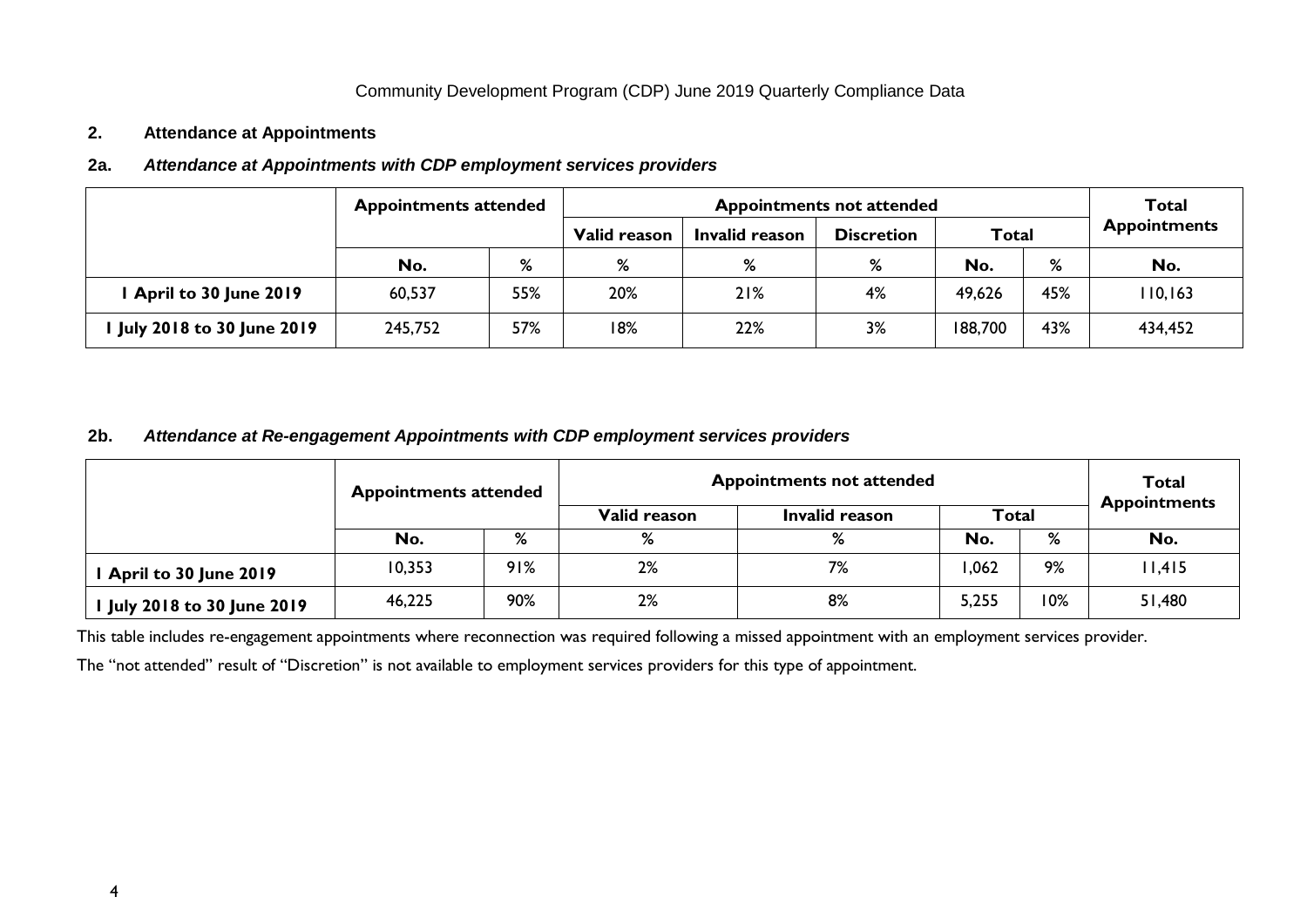<span id="page-4-0"></span>**3. Income Support payment suspensions for non-attendance at appointments/activities**

| <b>Number of income support</b><br>payment suspensions for job<br>seekers missing appointment<br>with their provider or third<br>party |        | Number of income support payment<br>suspensions for job seekers following<br>disengagement from an activity | <b>Total Income Support</b><br><b>Payment Suspensions</b> |  |
|----------------------------------------------------------------------------------------------------------------------------------------|--------|-------------------------------------------------------------------------------------------------------------|-----------------------------------------------------------|--|
| April to 30 June 2019                                                                                                                  | 13,579 | 8,120                                                                                                       | 21,699                                                    |  |
| July 2018 to 30 June 2019                                                                                                              | 54,065 | 37,205                                                                                                      | 91,270                                                    |  |

This table is a count of all participation payment suspensions applied as a result of providers submitting:

- − Non-Attendance Reports for non-attendance at a provider appointment (see note to Table 5); or
- − Participation Reports for non-attendance at a third party appointment (such as an initial appointment with a Work for the Dole Host or Skills for Employment and Education provider) or disengagement from an activity.

Where an income support payment suspension has started it will continue until it is lifted, which is usually when a job seeker attends the appointment.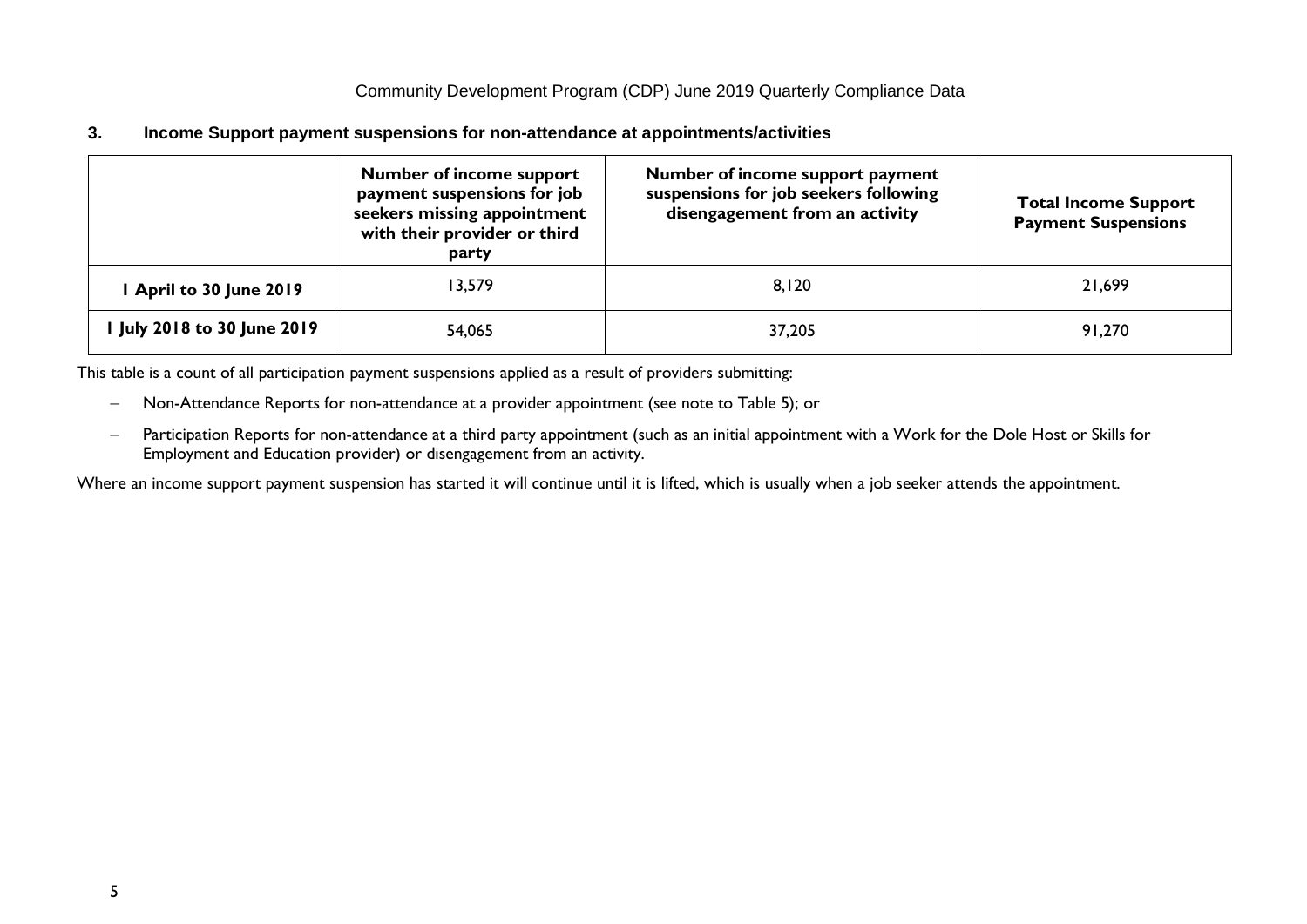# <span id="page-5-0"></span>**4. Number of Non-Attendance Reports, Participation Reports and Provider Appointment Reports**

|                           | Number of<br><b>Non-Attendance Reports</b> | Number of Non-Attendance Reports as a<br>% of non-attended appointments without a<br>valid reason | <b>Number of Participation</b><br><b>Reports and Provider</b><br><b>Appointment Reports</b> |
|---------------------------|--------------------------------------------|---------------------------------------------------------------------------------------------------|---------------------------------------------------------------------------------------------|
| April to 30 June 2019     | 19.734                                     | 70.8%                                                                                             | 66,514                                                                                      |
| July 2018 to 30 June 2019 | 80,324                                     | 73.6%                                                                                             | 301,563                                                                                     |

Non-Attendance Reports may be used by providers, after first attempting to contact the job seeker, to report to the Department of Human Services where a job seeker fails to attend a provider appointment without giving prior notice of a valid reason.

Once received by the Department of Human Services, a Non-Attendance Report will trigger an income support payment suspension which will generally remain in place until the job seeker attends a re-engagement appointment. Submission of a Non-Attendance Report by a provider does not require the Department of Human Services to investigate whether a participation failure has occurred.

"Number of Non-Attendance Reports as a % of non-attended appointments" is the number of submitted Non-Attendance Reports as a proportion of the number of provider appointments not attended during the quarter (excluding where the provider considered the job seeker had a reasonable excuse for their non-attendance – i.e. 'Valid Reason').

Provider Appointment Reports were introduced on 1 July 2015. A provider submits a Provider Appointment Report when they want the Department of Human Services to investigate whether a 'Non-Attendance Failure' should be applied. In the above table, Provider Appointment Reports have been grouped with Participation Reports for Connection, Reconnection, No Show No Pay and Serious Failures for refusing to accept or commence in a suitable job (i.e. those Participation Reports which are directly submitted by providers to the Department of Human Services for investigation).

Participation Reports can also be submitted for non-appointment related reasons. As such, the number of Provider Appointment Reports and Participation Reports is not expressed "as a percentage of non-attended appointments".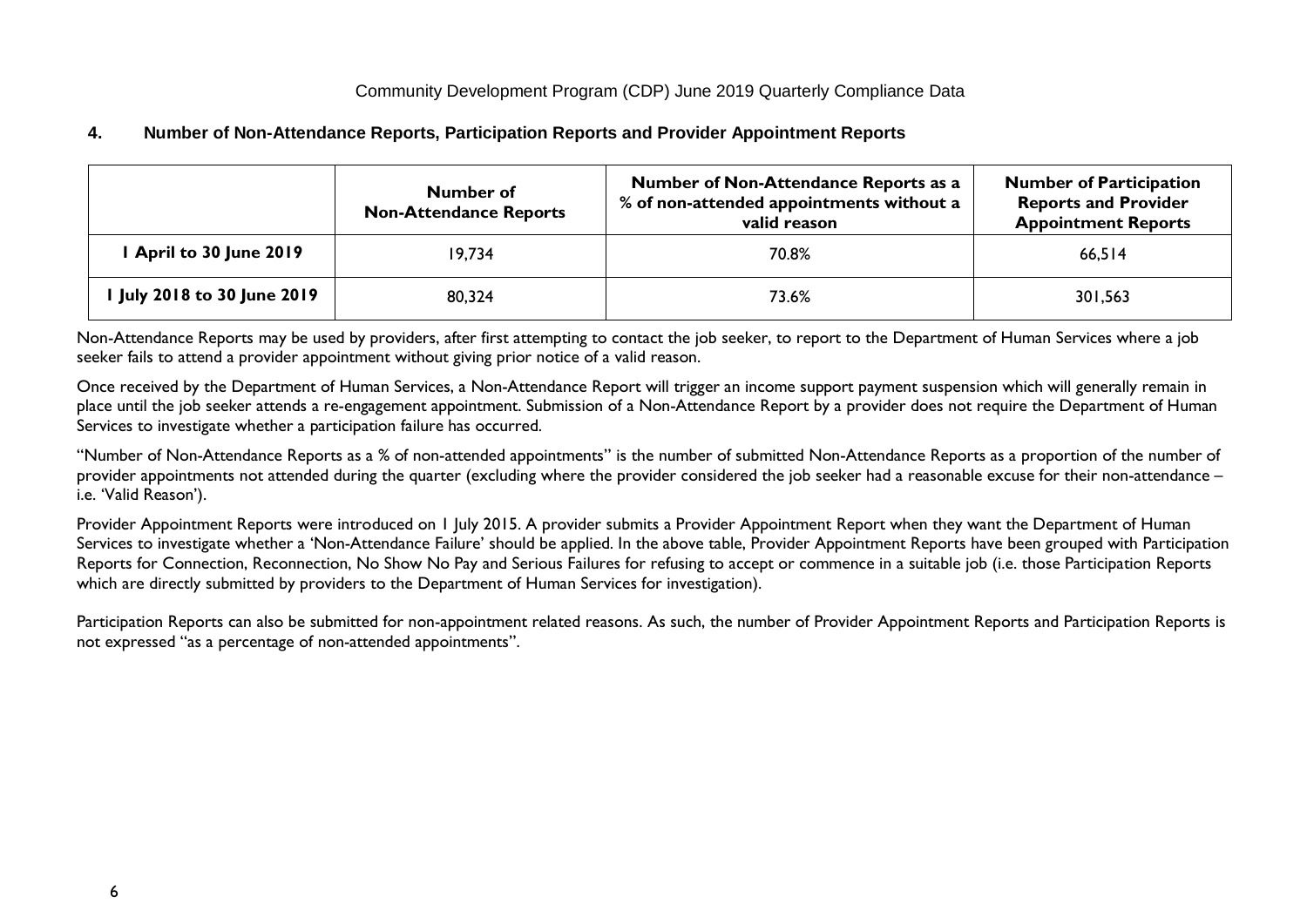# <span id="page-6-0"></span>**5. Reasons for providers reporting non-compliance to the Department of Human Services**

| <b>Main reasons</b>       |                                                  |     |                                      |     |                        |      |                  | Total for all |
|---------------------------|--------------------------------------------------|-----|--------------------------------------|-----|------------------------|------|------------------|---------------|
|                           | <b>Failure to attend provider</b><br>appointment |     | <b>Failure to attend</b><br>activity |     | Total for main reasons |      | Other<br>reasons | reasons       |
|                           | No.                                              | %   | No.                                  | %   | No.                    | %    | %                | No.           |
| April to 30 June 2019     | 19,735                                           | 23% | 66,500                               | 77% | 86,235                 | 100% | $<$ $1\%$        | 86,248        |
| July 2018 to 30 June 2019 | 80,366                                           | 21% | 301,459                              | 79% | 381,825                | 100% | $<$ I%           | 381,892       |

This table includes a count of all Non-Attendance Reports, Provider Appointment Reports and Participation Reports.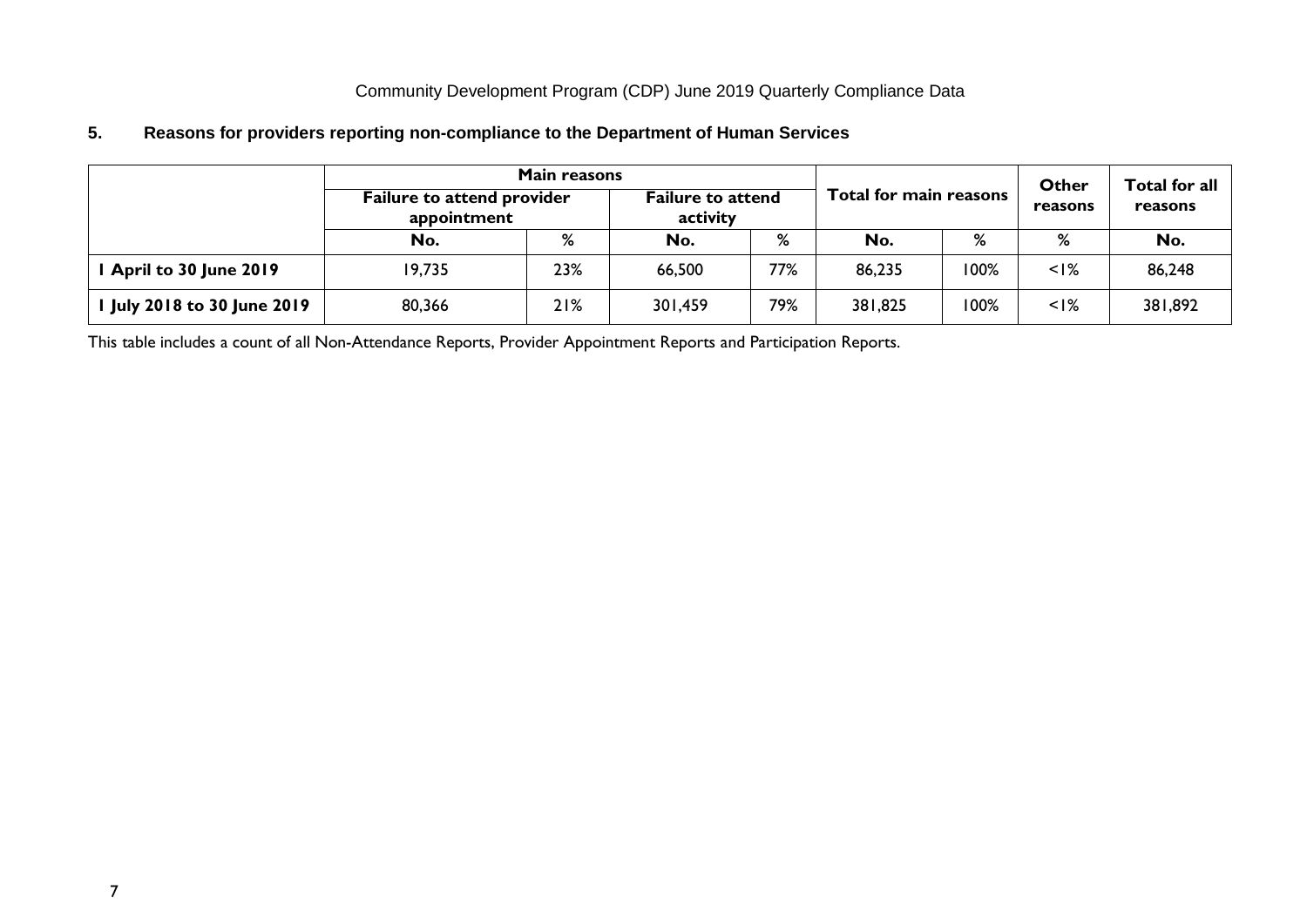# <span id="page-7-1"></span><span id="page-7-0"></span>**6. Department of Human Services responses to Provider Appointment Reports and Participation Reports**

|                                  | <b>Participation Failure imposed (Applied)</b> |     |         | <b>Participation Failure not imposed</b><br>(Rejected) |         |  |
|----------------------------------|------------------------------------------------|-----|---------|--------------------------------------------------------|---------|--|
|                                  | No.                                            | %   | No.     | ℅                                                      | No.     |  |
| April to 30 June 2019            | 26,595                                         | 40% | 39,919  | 60%                                                    | 66,514  |  |
| <b>July 2018 to 30 June 2019</b> | 129,133                                        | 43% | 172,430 | 57%                                                    | 301,563 |  |

#### **6a.** *Department of Human Services responses to Provider Appointment Reports and Participation Reports*

Participation Reports and Provider Appointment Reports are rejected if the Department of Human Services determines that the job seeker gave prior notice of a reasonable excuse for their failure to attend an appointment or had a reasonable excuse but was unable to give prior notice. Although Non-Attendance Reports are also used to report non-compliance and can be found to be invalid (for example, the job seeker was not on payment at the time of their non-attendance), the Department of Human Services is not required to determine whether or not the job seeker had a reasonable excuse for their non-attendance because no participation failure can be applied. For this reason, Non-Attendance Reports, which are used to report non-attendance at provider appointments, are not included in this table because they do not result in a Participation Failure under the compliance framework and simply delay a job seeker's income support payment rather than resulting in a penalty.

Figures for "Participation Failure imposed" may differ from figures for "Total Failures" in Table 9a because the above table only includes failures that are reported via a Provider Appointment Report or Participation Report from a provider; that is, Non-Attendance Failures, Connection, Reconnection, No Show No Pay, and Serious Failures for refusing to accept or commence in a suitable job. Provider Appointment Reports and Participation Reports are not directly submitted for Serious Failures due to persistent non-compliance as these are determined following a Comprehensive Compliance Assessment (CCA).

Unemployment Non Payment Periods (UNPPs) are also excluded from the table as the majority of UNPPs are initiated by the Department of Human Services prior to the job seeker commencing in employment services. Table 11 includes Serious Failures for persistent non-compliance as well as UNPPs.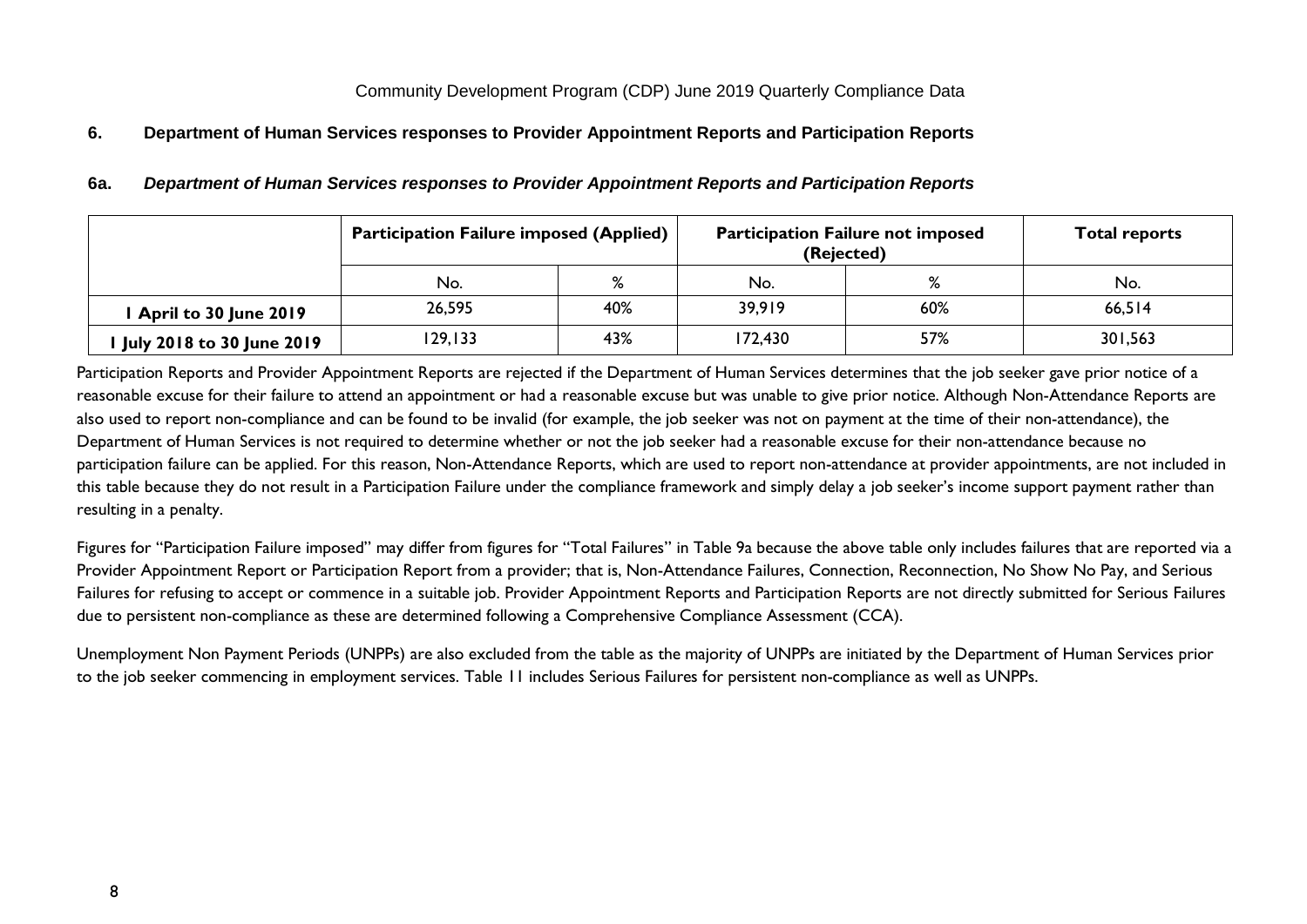# <span id="page-8-0"></span>**6b.** *Participation Failures applied by the Department of Human Services due to unacceptable reasons given by job seekers for non-attendance*

| <b>Reason Participation Failure Applied</b>                 | <b>Number of Participation Failures</b> | % of All Participation Failures Applied |
|-------------------------------------------------------------|-----------------------------------------|-----------------------------------------|
| Job seeker error                                            | 0                                       | 0%                                      |
| Manageable or unproven medical issue                        | 0                                       | 0%                                      |
| Job seeker chose not to participate                         | 0                                       | 0%                                      |
| Job seeker denied being notified                            | 0                                       | 0%                                      |
| Foreseeable or unacceptable activity prevented compliance   | 0                                       | 0%                                      |
| Personal matter                                             | 0                                       | 0%                                      |
| Transport difficulties - insufficient to prevent compliance | 0                                       | 0%                                      |
| Cultural/ language issues                                   | 0                                       | 0%                                      |
| Job seeker considered work offered was unsuitable           | 0                                       | 0%                                      |
| No reason offered                                           | 0                                       | 0%                                      |
| Reason not recorded                                         | 18                                      | $<$ I%                                  |
| Reasonable excuse but no prior notice                       | 26,577                                  | 100%                                    |
| <b>Total</b>                                                | 26,595                                  | 100%                                    |

This table breaks down the data included in the "Participation Failure imposed' column of the previous overview table by the reason the job seeker gave for their failure. Reasons are recorded where the failure is for non-attendance at appointments with the Department of Human Services, third party appointments, with employers or for non-attendance at activities.

Non-Attendance Reports, which are used to report non-attendance at provider appointments, are not included in this table because they do not result in a Participation Failure under the compliance framework and simply delay a job seeker's income support payment rather than resulting in a penalty. Because of this, the job seeker's reason for non-attendance is not sought or recorded by the Department of Human Services

The Department of Human Services is required under legislation to determine each case on its merits and to consider whether or not the job seeker's personal circumstances affected their ability to comply or to give prior notice of their inability to comply for each incidence of non-attendance. This table gives the types of excuses that job seekers provided to the Department of Human Services and which the Department of Human Services did not accept as reasonable in the specific circumstances of each case. In these instances, the Department of Human Services' decision-maker has determined that the circumstances described by the job seeker did not impact sufficiently on the job seeker's capacity to attend the appointment or activity at the scheduled time or there is no evidence to support the job seeker's reason for non-attendance or failure to give prior notice.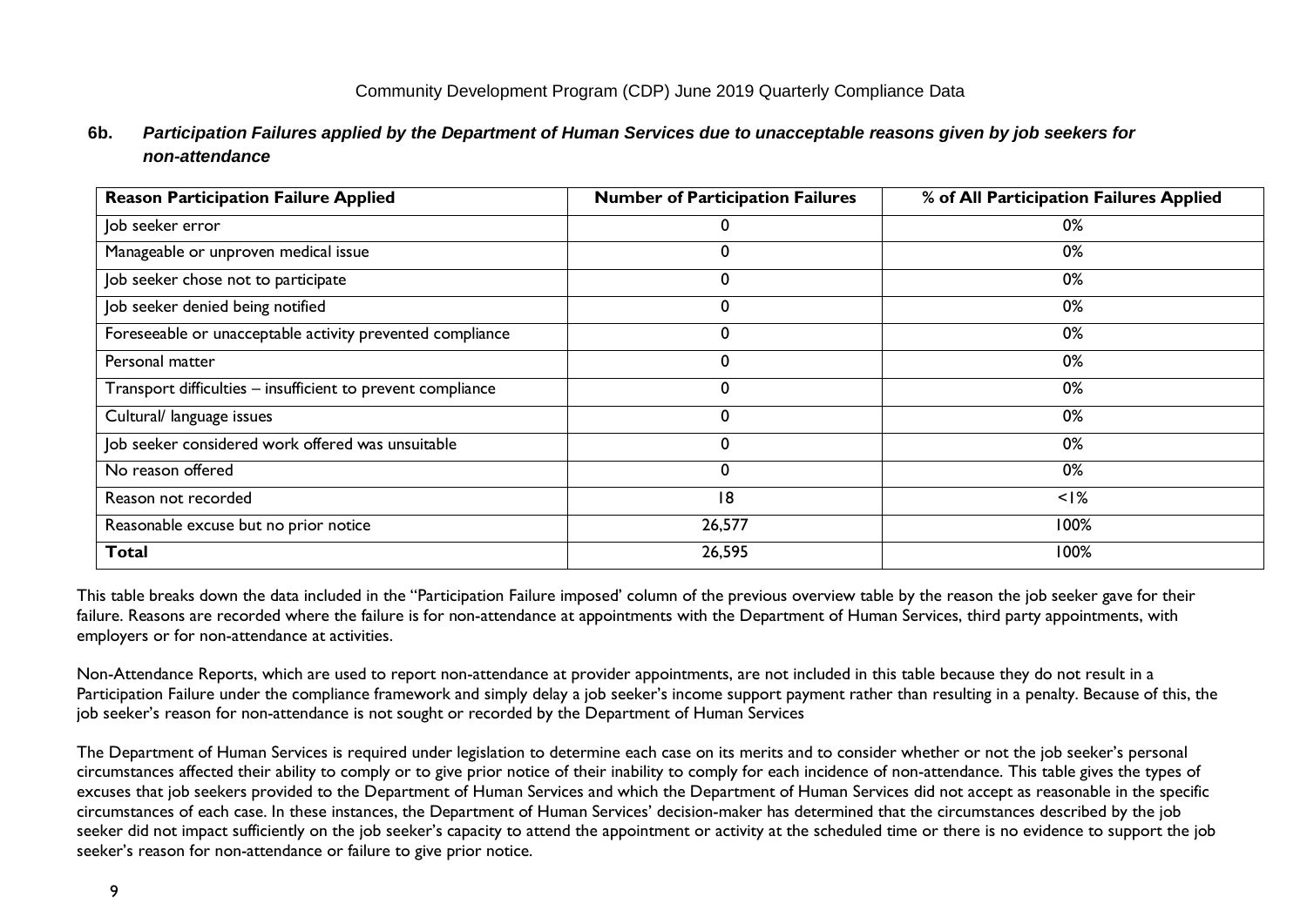Note: Discrepancies may occur between the sum of component percentages and the total percentage, due to rounding.

<span id="page-9-0"></span>

|  | 6c. Department of Human Services' reasons for applying Provider Appointment Reports or Participation Reports |  |  |  |
|--|--------------------------------------------------------------------------------------------------------------|--|--|--|
|--|--------------------------------------------------------------------------------------------------------------|--|--|--|

| Prior notice of reasonable excuse for non-attendance required |                                                         |      |                                                            |    |                                                                    |           |                                |  |
|---------------------------------------------------------------|---------------------------------------------------------|------|------------------------------------------------------------|----|--------------------------------------------------------------------|-----------|--------------------------------|--|
|                                                               | <b>Prior notice not</b><br>given - reasonable<br>excuse |      | <b>Prior notice not</b><br>given - no reasonable<br>excuse |    | Prior notice given or<br>not relevant, but no<br>reasonable excuse |           | <b>Total</b><br><b>Applied</b> |  |
|                                                               | No.                                                     | %    | No.                                                        | %  | No.                                                                | %         | No.                            |  |
| April to 30 June 2019                                         | 26,577                                                  | 100% | 0                                                          | 0% | 18                                                                 | $\leq$  % | 26,595                         |  |
| I July 2018 to 30 June 2019                                   | 128,995                                                 | 100% | 0                                                          | 0% | 138                                                                | $\leq$  % | 129, 133                       |  |

Where a job seeker is unable to attend an appointment or activity they must give prior notice of their reason for not being able to attend, where it is reasonable to expect them to do so. If they fail to do so, a penalty may be applied regardless of the reason for non-attendance. Job seekers can therefore have penalties applied where:

- − they failed to give prior notice of a reasonable excuse for not attending an appointment or activity;
- − they gave prior notice but their excuse was not accepted by the Department of Human Services as reasonable; or
- − where there was no requirement to give prior notice (because the failure did not relate to attendance for example, a failure to enter into a Job Plan) but the job seeker had no reasonable excuse for their action.

Non-Attendance Reports, which are used to report non-attendance at provider appointments (which constitute the bulk of appointment types) are not included in this table because they do not result in a Participation Failure under the compliance framework. Instead they delay a job seeker's income support payment rather than result in a penalty. Because of this, whether or not the job seeker had a reasonable excuse is not investigated or recorded by the Department of Human Services.

Since 1 July 2015, a provider will submit a Provider Appointment Report if they want to recommend to the Department of Human Services that a penalty be applied for the job seeker's non-attendance. The Department of Human Services will investigate the job seeker's non-compliance and determine if a Non-Attendance Failure should be applied.

Note: Discrepancies may occur between the sum of component percentages and the total percentage, due to rounding.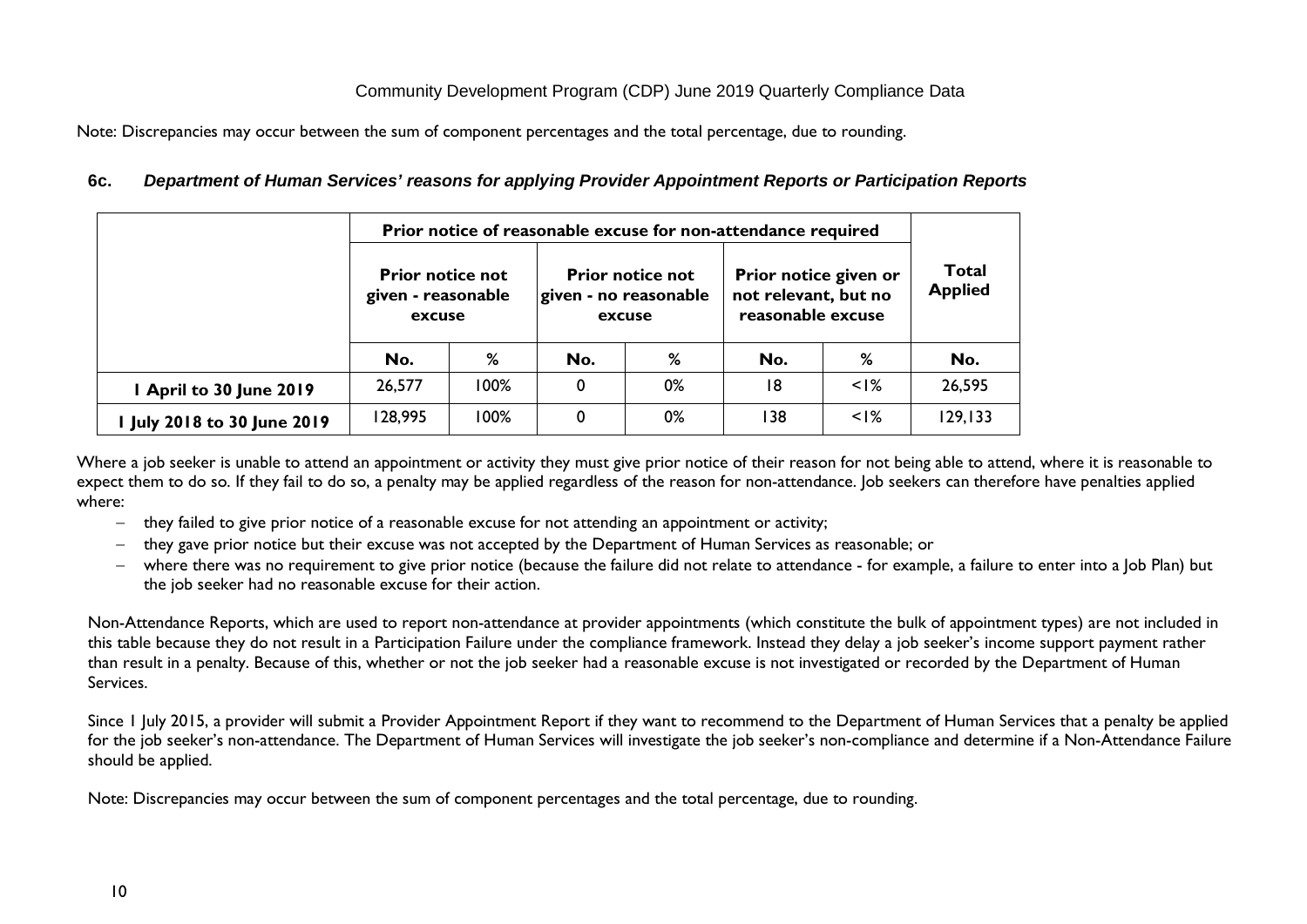# <span id="page-10-0"></span>**6d.** *Department of Human Services' reasons for rejecting Provider Appointment Reports and Participation Reports*

|                           | Job seeker had    |     |                                  | Procedural errors relating to:   | <b>Total procedural</b>                                                                      |         | Total |                   |  |
|---------------------------|-------------------|-----|----------------------------------|----------------------------------|----------------------------------------------------------------------------------------------|---------|-------|-------------------|--|
|                           | reasonable excuse |     | <b>Nature of</b><br>requirements | <b>Notifying</b><br>requirements | <b>Submitting Provider</b><br><b>Appointment Reports and</b><br><b>Participation Reports</b> | errors  |       | <b>Rejections</b> |  |
|                           | No.               | %   | %                                | %                                | %                                                                                            | No.     | %     | No.               |  |
| April to 30 June 2019     | 13,058            | 33% | 38%                              | 2%                               | 27%                                                                                          | 26,861  | 67%   | 39,919            |  |
| July 2018 to 30 June 2019 | 63,905            | 37% | 25%                              | 2%                               | 36%                                                                                          | 108,525 | 63%   | 172,430           |  |

Non-Attendance Reports, which are used to report non-attendance at provider appointments where no prior notice of a valid reason was given, are not included in this table because they do not result in a Participation Failure under the compliance framework. Instead they delay a job seeker's income support payment rather than result in a penalty. Because of this, whether or not the job seeker had a reasonable excuse is not investigated or recorded by the Department of Human Services.

#### <span id="page-10-1"></span>**6e.** *Department of Human Services' reasons for rejecting Provider Appointment Reports and Participation Reports: Reasonable Excuse*

|                                            | <b>Medical</b><br>Ireason – A | Medical<br>$reason - B$ | Other<br>acceptable<br>activity | Personal<br><b>crisis</b> | Caring<br><b>responsibilities</b> | <b>Homelessness</b> | <b>Transport</b><br>difficulties | Cultural/language<br>issues | Other | <b>Total rejections for</b><br>reasonable excuse |        |
|--------------------------------------------|-------------------------------|-------------------------|---------------------------------|---------------------------|-----------------------------------|---------------------|----------------------------------|-----------------------------|-------|--------------------------------------------------|--------|
|                                            | %                             | %                       | %                               | %                         | %                                 | %                   | %                                | %                           | %     | %                                                | No.    |
| <b>April to 30 June</b><br>2019            | 2.4%                          | 1.7%                    | 9.3%                            | 3.0%                      | 2.2%                              | 0.2%                | .2%                              | 3.4%                        | 9.4%  | 33%                                              | 13,058 |
| <b>July 2018 to 30</b><br><b>June 2019</b> | 2.9%                          | 2.0%                    | 11.3%                           | 4.9%                      | 2.7%                              | 0.2%                | .6%                              | 4.1%                        | 7.4%  | 37%                                              | 63,905 |

Percentages in this table represent the proportion of all Provider Appointment Reports and Participation Reports rejected. Each row equals the "Total reasonable excuse" percentage, rather than adding up to 100%. Discrepancies may occur between the sum of component percentages and the total percentage, due to rounding.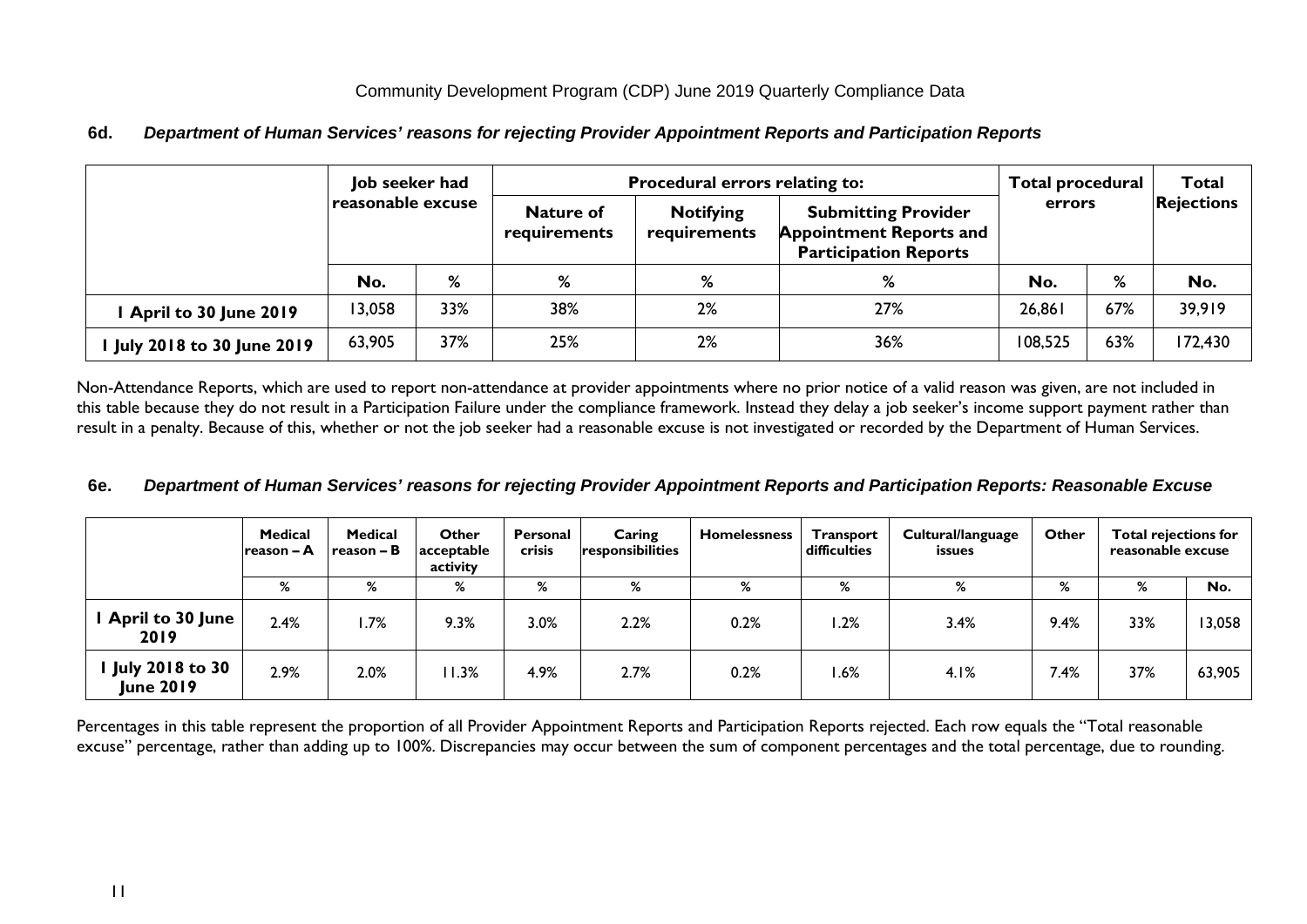| <b>Number of PRs, NARs or PARs per</b><br>job seeker | Number of all job seekers | % of all job seekers | % of PRs, NARs or PARs |
|------------------------------------------------------|---------------------------|----------------------|------------------------|
| 0                                                    | 5,782                     | 22.9%                | N/A                    |
|                                                      | 2,332                     | 9.2%                 | 0.9%                   |
|                                                      | 1,596                     | 6.3%                 | 1.2%                   |
|                                                      | 1,356                     | 5.4%                 | $1.6\%$                |
|                                                      | I, I28                    | 4.5%                 | 1.7%                   |
| $5+$                                                 | 13,057                    | 51.7%                | 94.6%                  |
| <b>Total</b>                                         | 25,251                    | 100%                 | 100%                   |

#### <span id="page-11-0"></span>**7. Number of Compliance Reports Submitted per job seeker over past 12 months (as at 30 June 2019)**

This table shows the number and percentage of job seekers who have not been reported for non-compliance and the number and percentage that have been reported, either through a Participation Report, Non-Attendance Report and/or Provider Appointment Report, on one or multiple occasions.

A Provider Appointment Report must be preceded by a Non-Attendance Report; however, every Non-Attendance Report may not result in a Provider Appointment Report being submitted by a provider. When a Provider Appointment Report is submitted, the preceding Non-Attendance Report is not counted in the table above.

"Number of all job seekers" and "% of all job seekers" indicates the total number and proportion of all job seekers as at 30 June 2019 who received the specified number of Participation Reports, Provider Appointment Reports and/or Non-Attendance Reports over the preceding twelve months.

"% of PRs, NARs or PARs" indicates the percentage of Participation Reports, Provider Appointment Reports and Non-Attendance Reports submitted in relation to each particular cohort of job seekers at 30 June 2019 during the preceding twelve month period (e.g. 94.6 per cent of all compliance reports submitted between 1 July 2018 and 30 June 2019 were submitted in relation to those job seekers who, as at 30 June 2019, had received five or more Participation Reports, Provider Appointment Reports and/or Non-Attendance Reports during the previous 12 months).

Note: Discrepancies may occur between the sum of component percentages and the total percentage, due to rounding.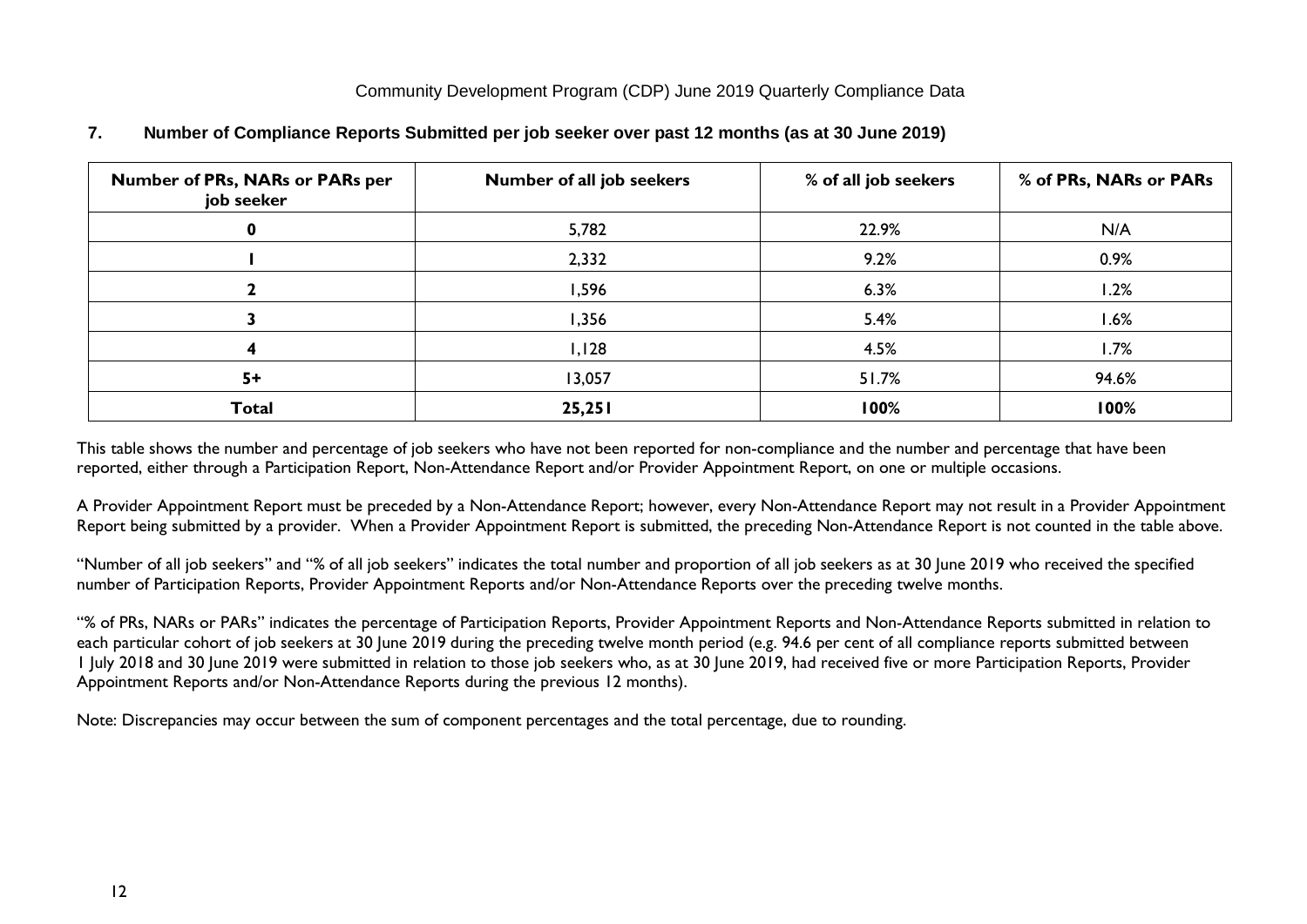#### <span id="page-12-0"></span>**8. Number of Participation Failures Applied**

| <b>Number of Participation Failures</b> | Number of job seekers with a Participation Failure | % of job seekers with a Participation Failure |
|-----------------------------------------|----------------------------------------------------|-----------------------------------------------|
| April to 30 June 2019                   | applied in past 12 months, as at 30 June 2019      | applied in past 12 months, as at 30 June 2019 |
| 31,810                                  | 11,816                                             | 46.8%                                         |

"Number of Participation Failures" shown includes applied Connection, Reconnection, No Show No Pay failures, Non-Attendance failures, and Serious Failures for persistent non-compliance or failing to accept or commence in a suitable job.

Participation Failures are applied where the Department of Human Services has assessed a Participation Report or a Provider Appointment Report and has determined under social security law that the job seeker did not have a reasonable excuse. The Department of Human Services then records the Participation Failure on the job seeker's record and this may or may not result in the application of a financial penalty, depending on the failure type.

Non-Attendance Reports, like Participation Reports, are a mechanism for providers to report non-compliance. However, the Department of Human Services does not consider reasonable excuse before actioning Non-Attendance Reports and they do not result in the application of a Participation Failure or penalty (only income support payment suspension). Unemployment Non Payment Periods (UNPPs) are also excluded from the table as the majority of UNPPs are initiated by the Department of Human Services prior to a job seeker commencing in employment services.

Figures for "Number of Participation Failures" during the quarter above may differ from the figures for "Participation Failures imposed" in Table 6a, as Table 6a does not include Serious Failures for persistent non-compliance.

"Number of job seekers with a Participation Failure applied in past 12 months" indicates the total number of job seekers as at 30 June 2019 who had at least one Participation Failure applied over the preceding twelve months.

The "% of job seekers with a Participation Failure applied in past 12 months" figure gives the "Number of job seekers with a Participation Failure applied in past 12 months" figure as a proportion of all activity tested job seekers at that point in time (i.e. 30 June 2019).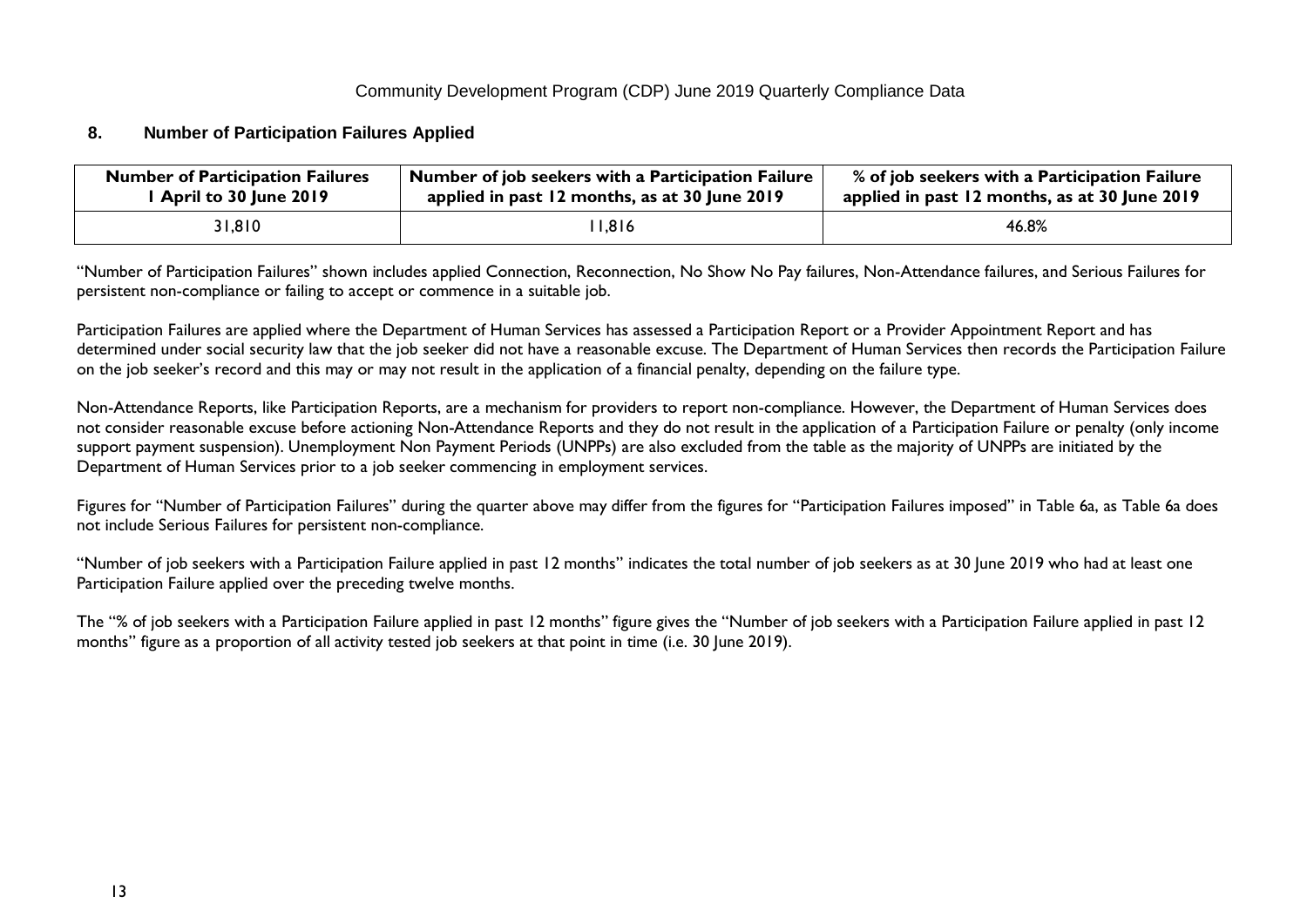# <span id="page-13-1"></span><span id="page-13-0"></span>**9. Types of Participation Failures**

|                                     | <b>Connection</b><br><b>Failures</b> |    | <b>Reconnection</b><br><b>Failures</b> |    |     | <b>Non-Attendance Failures</b> |     | No Show No Pay<br><b>Failures</b> |     | <b>Serious</b><br><b>Failures</b> |         |
|-------------------------------------|--------------------------------------|----|----------------------------------------|----|-----|--------------------------------|-----|-----------------------------------|-----|-----------------------------------|---------|
|                                     | No.                                  | %  | No.                                    | %  | No. | %                              | No. | %                                 | No. | %                                 | No.     |
| l July to<br>30 June 2019           | np                                   | np | np                                     | np | np  | np                             | np  | np                                | np  | np                                | 31,810  |
| <b>July 2018 to</b><br>30 June 2019 | np                                   | np | np                                     | np | np  | np                             | np  | np                                | np  | np                                | 157,290 |

### **9a.** *Types of Participation Failures*

"Total Failures" above includes applied Connection failures, Reconnection failures, Non-Attendance failures, No Show No Pay failures, and Serious Failures for refusing to accept or commence a suitable job, and for persistent non-compliance following a CCA. Unemployment Non Payment Periods (UNPPs) are excluded as the majority of UNPPs are initiated by the Department of Human Services prior to the job seeker commencing in employment services. For further explanation of the various failure types refer to the Glossary.

#### **9b.** *Types of Participation Failures: Serious Failures^*

<span id="page-13-2"></span>

|                             | <b>Total Serious</b><br>Failures <sup>^^</sup> |
|-----------------------------|------------------------------------------------|
|                             | No.                                            |
| 1 April to 30 June 2019     | np                                             |
| I July 2018 to 30 June 2019 | nd                                             |

<sup>^</sup>The Department of Human Services undertakes a CCA before determining if a job seeker has persistently failed to comply with their activity test requirements. A number of matters, set out in the *Social Security (Administration) (Persistent Non-compliance) (Employment) Determination 2015 (No. 1),* assist decision makers in deciding whether a job seeker has been persistently non-compliant.

^^Total serious failures includes persistent non-compliance, refused suitable job and did not commence suitable job.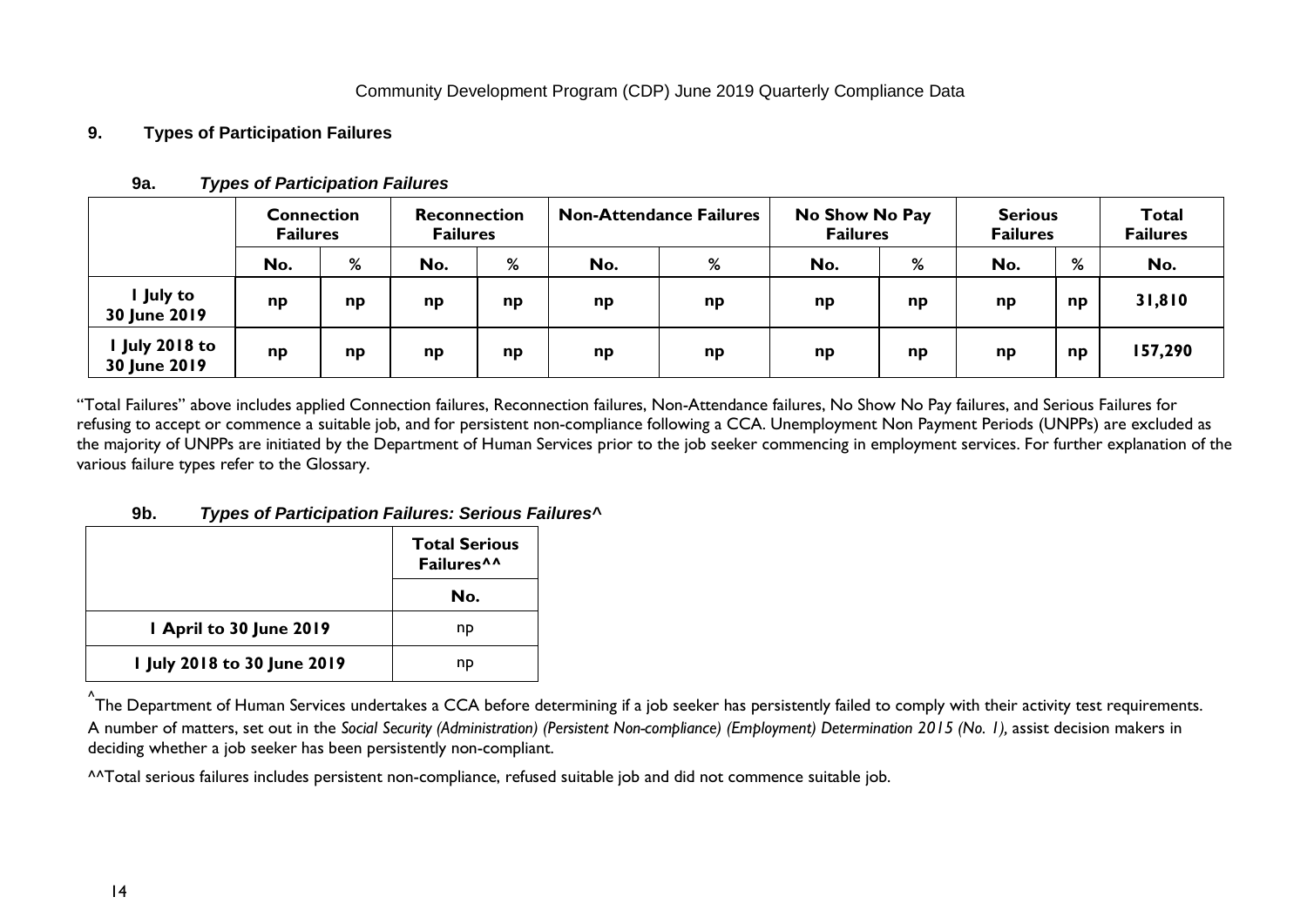<span id="page-14-0"></span>

| 10. |  | <b>Outcomes of Comprehensive Compliance Assessments</b> |  |  |
|-----|--|---------------------------------------------------------|--|--|
|-----|--|---------------------------------------------------------|--|--|

|                              |                                              | <b>Serious Failure</b><br>(8 week penalty) |                                                           |                                                        | <b>Further assessment/assistance</b> |       |                          | No change in Employment Services<br><b>Programme or Stream</b> |              |     |                      |  |
|------------------------------|----------------------------------------------|--------------------------------------------|-----------------------------------------------------------|--------------------------------------------------------|--------------------------------------|-------|--------------------------|----------------------------------------------------------------|--------------|-----|----------------------|--|
|                              | imposed for<br>persistent non-<br>compliance |                                            | <b>JSCI</b><br>updated $-$<br>referral for<br><b>ESAt</b> | <b>JSCI</b> updated -<br>eligible for<br>higher stream |                                      | Total | Other<br><b>Outcomes</b> | <b>No</b><br><b>Outcomes</b>                                   | <b>Total</b> |     | <b>Overall Total</b> |  |
|                              | No.                                          | %                                          | No.                                                       | No.                                                    | No.                                  | %     | No.                      | No.                                                            | No.          | %   | No.                  |  |
| July 2018 to<br>30 June 2019 | 28,157                                       | 61%                                        | N/A                                                       | N/A                                                    | N/A                                  | N/A   | 307                      | 17,478                                                         | 17,785       | 39% | 45,942               |  |

Note: A Comprehensive Compliance Assessment (CCA) can result in multiple outcomes but in the above table each CCA is counted only once under whichever outcome is highest within the Hierarchy below. For example, where a CCA recommends both referral for an Employment Services Assessment (ESAt) and another intervention, the CCA would be counted under JSCI- Referral for ESAt.

The Outcome Hierarchy is:<br>1. Serious Failure

- 1. Serious Failure<br>2. ISCI Referral
- 2.  $JSCI Referral for ESAt$ <br>3.  $ISCI Eligible for higher$

JSCI – Eligible for higher stream

- 4. Other Outcomes
- 5. No Outcomes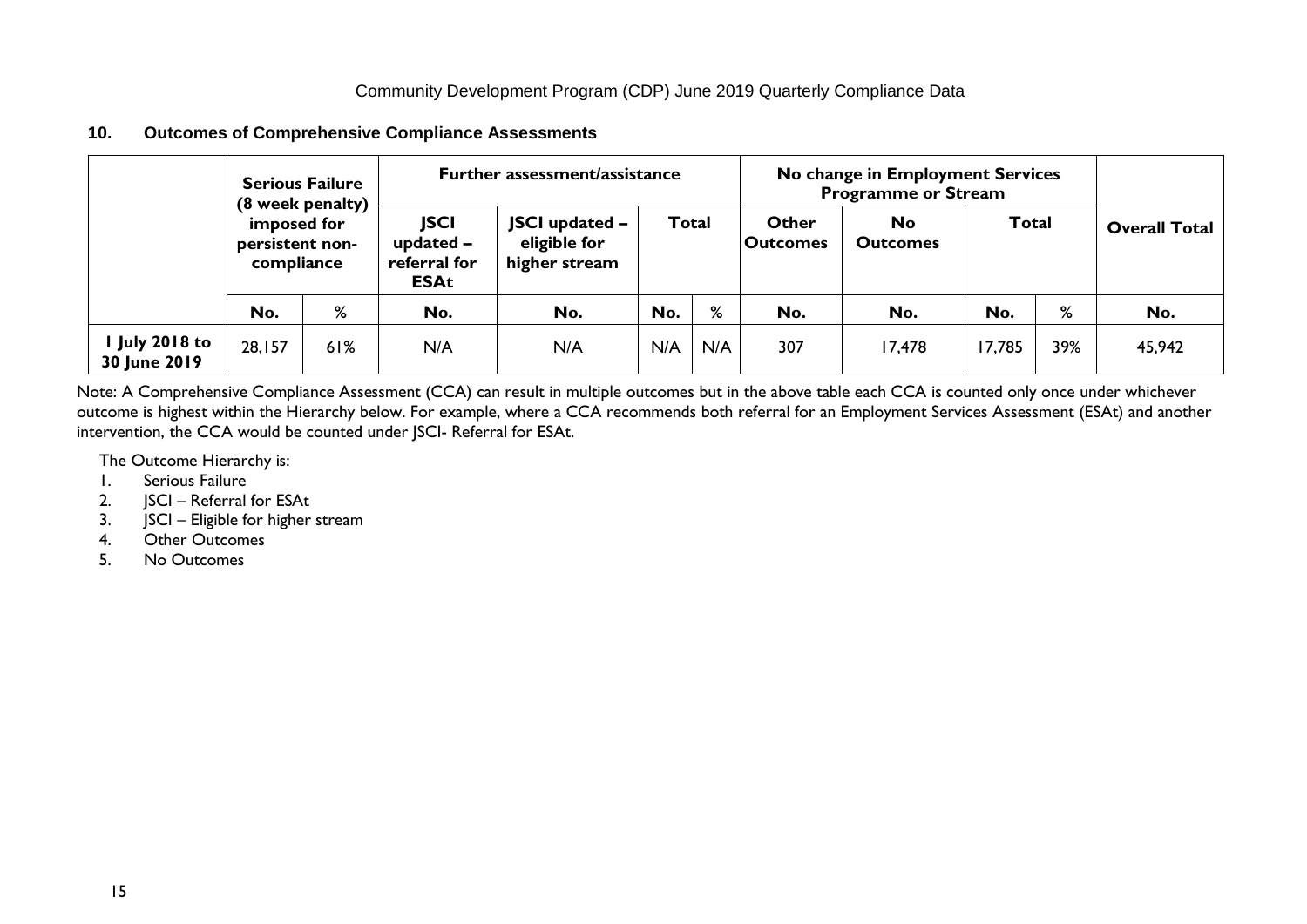# <span id="page-15-0"></span>**11. Sanctions for Serious Failures and Unemployment Non-Payment Periods**

|                                       |                           | <b>Serious Failures</b> |                            |       |                           |              |        |  |  |  |  |  |  |
|---------------------------------------|---------------------------|-------------------------|----------------------------|-------|---------------------------|--------------|--------|--|--|--|--|--|--|
|                                       | <b>Non-payment Period</b> |                         |                            |       |                           |              |        |  |  |  |  |  |  |
|                                       |                           |                         | <b>Compliance Activity</b> |       | <b>Financial Hardship</b> | <b>Total</b> |        |  |  |  |  |  |  |
|                                       | No.                       | %                       | No.                        | %     | No.                       | %            |        |  |  |  |  |  |  |
| <b>April to 30 June</b><br>2019       | 240                       | 4.6%                    | 4,964                      | 94.9% | 27                        | $<$ I%       | 5,231  |  |  |  |  |  |  |
| I July 2018 to 30<br><b>June 2019</b> | l,962                     | 7.0%                    | 26,069                     | 92.4% | 9                         | $<$ I%       | 28,222 |  |  |  |  |  |  |

"Serious Failures and Unemployment Non-Payment Periods" shown are for refusing to accept or commence a suitable job, persistent non-compliance following a CCA, leaving a job voluntarily or dismissal due to misconduct.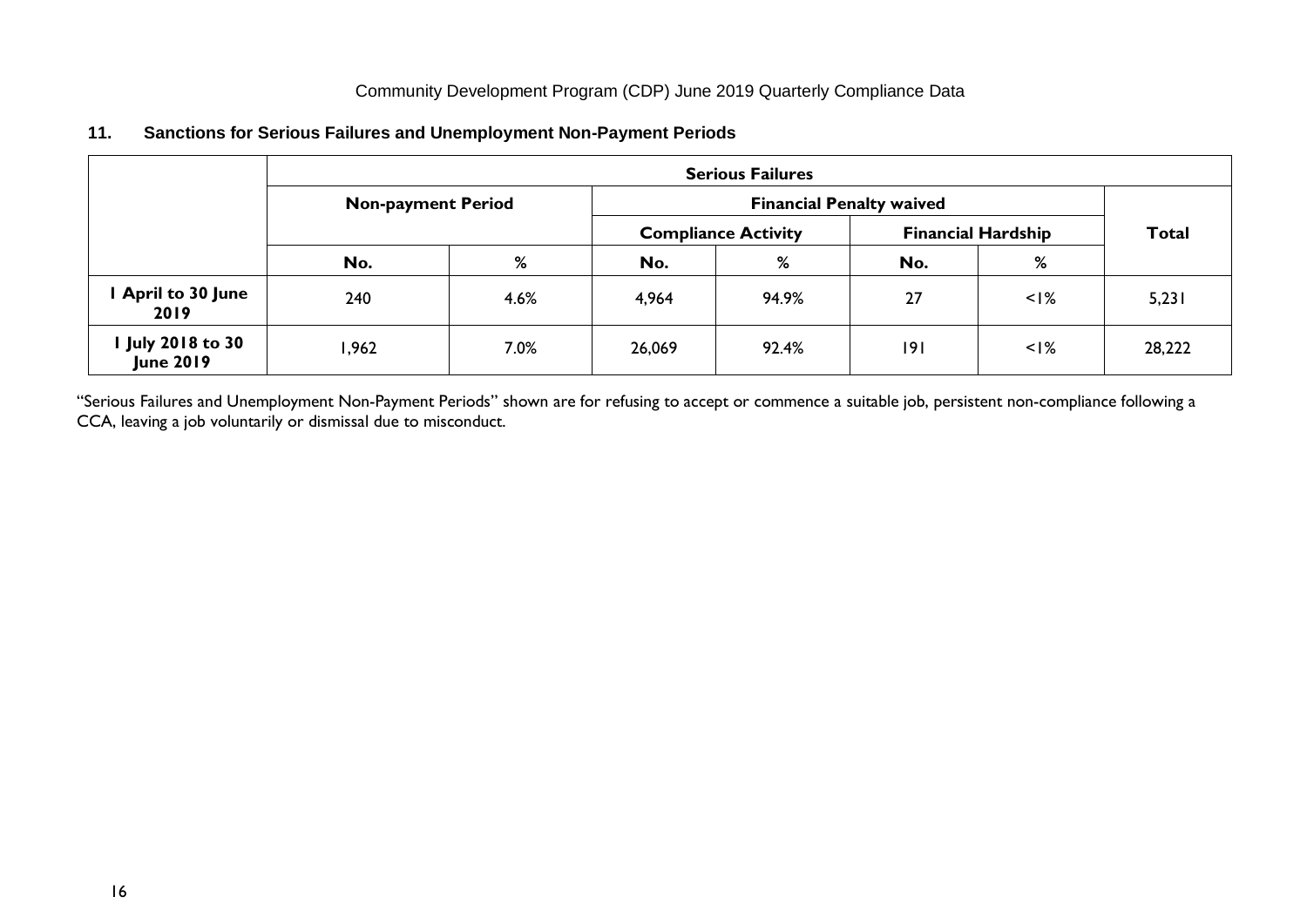# <span id="page-16-1"></span><span id="page-16-0"></span>**Part B**

# <span id="page-16-2"></span>**12. Financial Penalties, Income Support Payment Suspensions and CCAs by Gender**

# **12a.** *Non Payment Periods (Serious and UNPPs) 1 April to 30 June 2019*

| <b>Non Payment Periods (Serious and</b><br>UNPP <sub>s</sub> ) | Male  | Male % | Female | <b>Female %</b> | Total | Total % | Financial<br>YTD | Financial<br>YTD% |
|----------------------------------------------------------------|-------|--------|--------|-----------------|-------|---------|------------------|-------------------|
| <b>Sub Total NPPs</b>                                          | 3,053 | 58.36% | 2,178  | 1.64%           | 5,231 | 100.00% | 28,222           | 100.00%           |

# <span id="page-16-3"></span>**12b.** *Short Term Financial Penalties 1 April to 30 June 2019*

| <b>Short Term Financial Penalties (Non-</b><br>Attendance, Reconnection and NSNP) | Male  | Male % | <b>Female</b> | <b>Female</b> % | Total  | Total $\%$ | <b>Financial</b> | Financial<br><b>YTD%</b> |
|-----------------------------------------------------------------------------------|-------|--------|---------------|-----------------|--------|------------|------------------|--------------------------|
| <b>Sub Total Short Term Financial Penalties</b>                                   | 5.744 | 59.21% | 10,846        | 40.79%          | 26,590 | 100.00%    | 129,105          | 100.00%                  |

# <span id="page-16-4"></span>**12c.** *Total Financial Penalties 1 April to 30 June 2019*

| <b>Total Financial Penalties</b> | Male   | Male % | Female | <b>Female %</b> | Total  | Total % | <b>Financial</b><br><b>YTD</b> | Financial<br>YTD% |
|----------------------------------|--------|--------|--------|-----------------|--------|---------|--------------------------------|-------------------|
|                                  | 18,797 | 59.07% | 13,024 | 40.93%          | 31,821 | 100.00% | 57,327                         | 100.00%           |

Unemployment non-payment periods are generally for eight weeks. However, a person who has received Relocation Assistance to take up a job and voluntarily leaves this job without a reasonable excuse, or is dismissed for misconduct within the first six months, may be subject to a non-payment penalty period of 12 weeks. This penalty may also be applied if the job seeker accepts the job and relocates but does not commence employment.

Appointment related failures comprise of financial penalties for non-attendance at a provider or Department of Human Services (including CCA) appointment. Reconnection failures for not entering into a lob Plan can be applied when a job seeker does not attend an appointment with their provider then refuses to enter into a Job Plan at their re-engagement appointment. This refusal represents the job seeker's first refusal to enter into a Job Plan.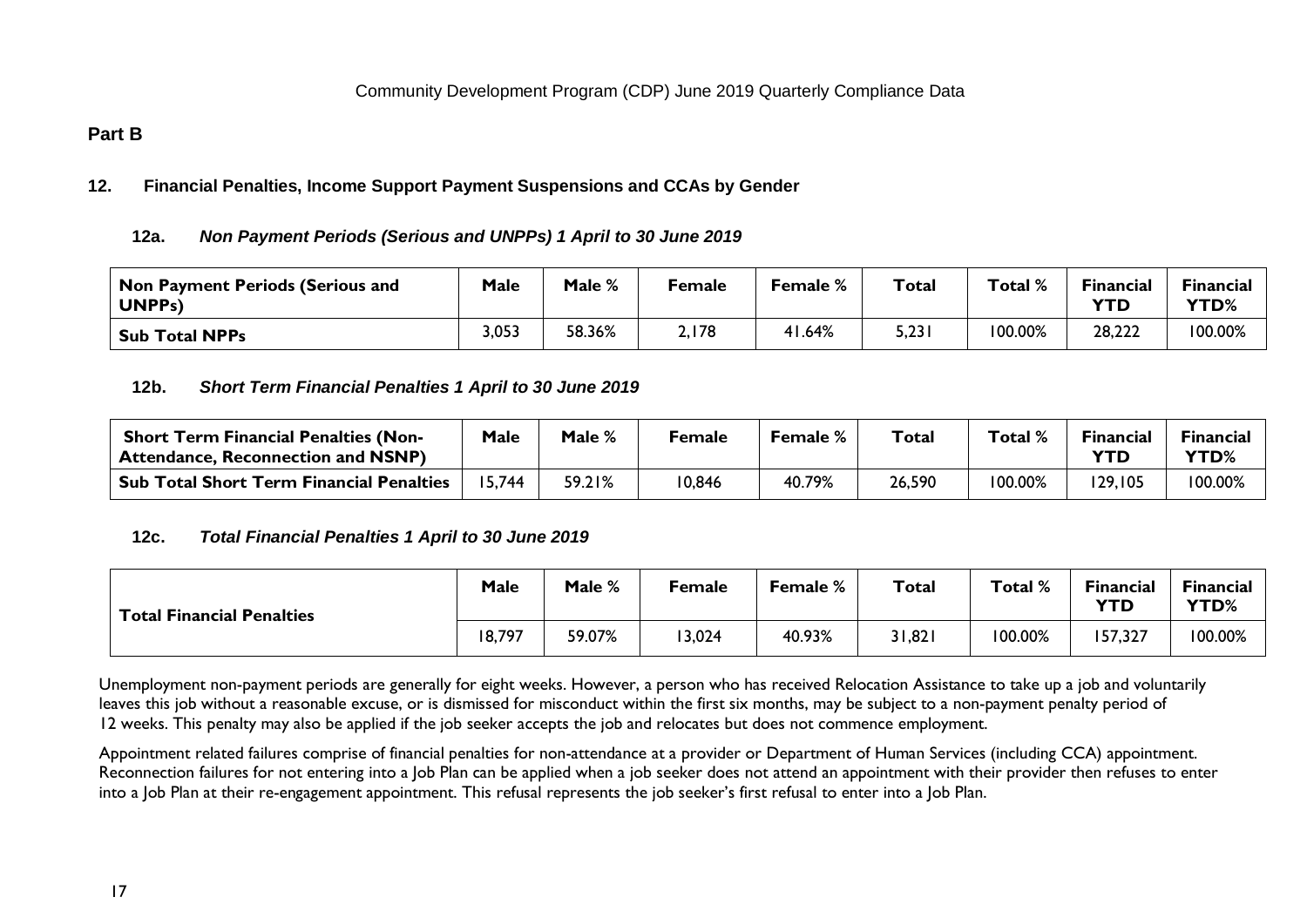| Income Support payment suspensions                                   | <b>Male</b> | Male % | <b>Female</b> | <b>Female</b> % | <b>Total</b> | Total % | <b>Financial</b><br><b>YTD</b> | <b>Financial</b><br><b>YTD%</b> |
|----------------------------------------------------------------------|-------------|--------|---------------|-----------------|--------------|---------|--------------------------------|---------------------------------|
| Income support payment suspension -<br>non-attendance at appointment | 7,616       | 35.10% | 5,963         | 27.48%          | 13,579       | 62.58%  | 54,065                         | 59.24%                          |
| Income support payment suspension $-$<br>disengagement from activity | 4,656       | 21.46% | 3,464         | 15.96%          | 8,120        | 37.42%  | 37,205                         | 40.76%                          |
| <b>Total Income Support payment</b><br>suspensions                   | 12,272      | 56.56% | 9,427         | 43.44%          | 21,699       | 100.00% | 91,270                         | 100.00%                         |

#### <span id="page-17-0"></span>**12d.** *Income Support Payment Suspensions 1 April to 30 June 2019*

Income support payment suspensions are applied when a job seeker fails to attend an appointment with their employment services provider and a Non-Attendance Report is submitted, or when a job seeker disengages from an activity and their provider indicates on a No Show No Pay Participation Report that they wish to discuss this with the job seeker.

# <span id="page-17-1"></span>**12e. Finalised Comprehensive Compliance Assessment Outcomes 1 July 2018 to 30 June 2019**

| <b>Finalised Comprehensive Compliance</b><br><b>Assessment Outcome</b> | <b>Male</b> | Male $%$ | <b>Female</b> | <b>Female %</b> | Total  | Total % | <b>Financial</b><br><b>YTD</b> | <b>Financial</b><br><b>YTD%</b> |
|------------------------------------------------------------------------|-------------|----------|---------------|-----------------|--------|---------|--------------------------------|---------------------------------|
| SCI updated - referral for ESAt                                        |             | 0.00%    | 0             | 0.00%           |        | 0.00%   |                                | 0.00%                           |
| JSCI updated - eligible for higher stream                              |             | 0.00%    | 0             | 0.00%           |        | 0.00%   |                                | 0.00%                           |
| Persistent non-compliance (Serious Failure)                            | 16,416      | 35.73%   | 11,741        | 25.56%          | 28,157 | 61.29%  | 28,157                         | 61.29%                          |
| Other outcomes                                                         | 148         | 0.32%    | 159           | 0.35%           | 307    | 0.67%   | 307                            | 0.67%                           |
| No outcomes                                                            | 9,973       | 21.71%   | 7,505         | 16.34%          | 17,478 | 38.04%  | 17,478                         | 38.04%                          |
| <b>Total</b>                                                           | 26,537      | 57.76%   | 19,405        | 42.24%          | 45,942 | 100.00% | 45,942                         | 100.00%                         |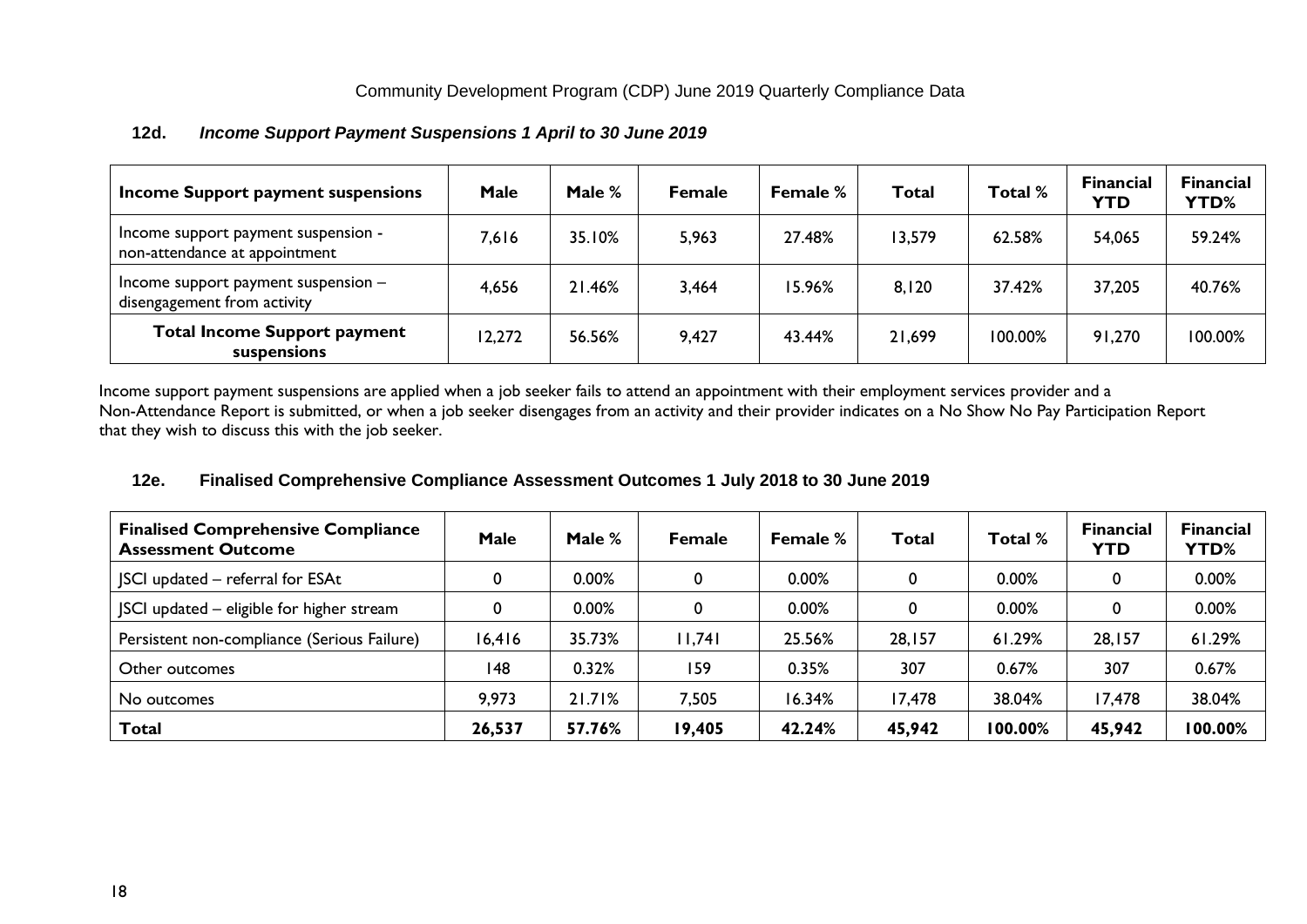# <span id="page-18-1"></span><span id="page-18-0"></span>**13. Financial Penalties and Income Support Payment Suspensions by Indigenous Status**

### **13a.** *Non Payment Periods (Serious and UNPPs) 1 April to 30 June 2019*

| <b>Non Payment Periods (Serious and</b><br>UNPPs) | Indigenous | Indigenous<br>% | Non-<br>Indigenous | Non-<br><b>Indigenous</b><br>% | Total | Total % | <b>Financial</b><br><b>YTD</b> | <b>Financial</b><br><b>YTD%</b> |
|---------------------------------------------------|------------|-----------------|--------------------|--------------------------------|-------|---------|--------------------------------|---------------------------------|
| <b>Sub Total NPPs</b>                             | 5,169      | 98.81%          | 62                 | .19%                           | 5,231 | 100.00% | 28,222                         | 100.00%                         |

#### <span id="page-18-2"></span>**13b.** *Short Term Financial Penalties 1 April to 30 June 2019*

| <b>Short Term Financial Penalties (Non-</b><br><b>Attendance, Reconnection and NSNP)</b> | <b>Indigenous</b> | <b>Indigenous</b><br>% | Non-<br>Indigenous | Non-<br>Indigenous | <b>Total</b> | Total % | <b>Financial</b><br><b>YTD</b> | <b>Financial</b><br><b>YTD%</b> |
|------------------------------------------------------------------------------------------|-------------------|------------------------|--------------------|--------------------|--------------|---------|--------------------------------|---------------------------------|
| Sub Total Short Term Financial<br><b>Penalties</b>                                       | 26,015            | 97.84%                 | 575                | 2.16%              | 26,590       | 100.00% | 129,105                        | 100.00%                         |

#### <span id="page-18-3"></span>**13c.** *Total Financial Penalties 1 April to 30 June 2019*

| <b>Total Financial Penalties</b> | <b>Indigenous</b> | <b>Indigenous</b><br>% | Non-<br><b>Indigenous</b> | Non-<br>Indigenous<br>℅ | Total  | Total % | <b>Financial</b><br><b>YTD</b> | <b>Financial</b><br>YTD% |
|----------------------------------|-------------------|------------------------|---------------------------|-------------------------|--------|---------|--------------------------------|--------------------------|
|                                  | 31,184            | 98.00%                 | 637                       | 2.00%                   | 31,821 | 100.0%  | 157,327                        | 100.00%                  |

Unemployment non-payment periods are generally for eight weeks. However, a person who has received Relocation Assistance to take up a job and voluntarily leaves this job without a reasonable excuse, or is dismissed for misconduct within the first six months, may be subject to a non-payment penalty period of 12 weeks. This penalty may also be applied if the job seeker accepts the job and relocates but does not commence employment.

Appointment related failures comprise of financial penalties for non-attendance at a provider or Department of Human Services (including CCA) appointment.

Reconnection failures for not entering into a Job Plan can be applied when a job seeker does not attend an appointment with their provider then refuses to enter into a Job Plan at their re-engagement appointment. This refusal represents the job seeker's first refusal to enter into a Job Plan.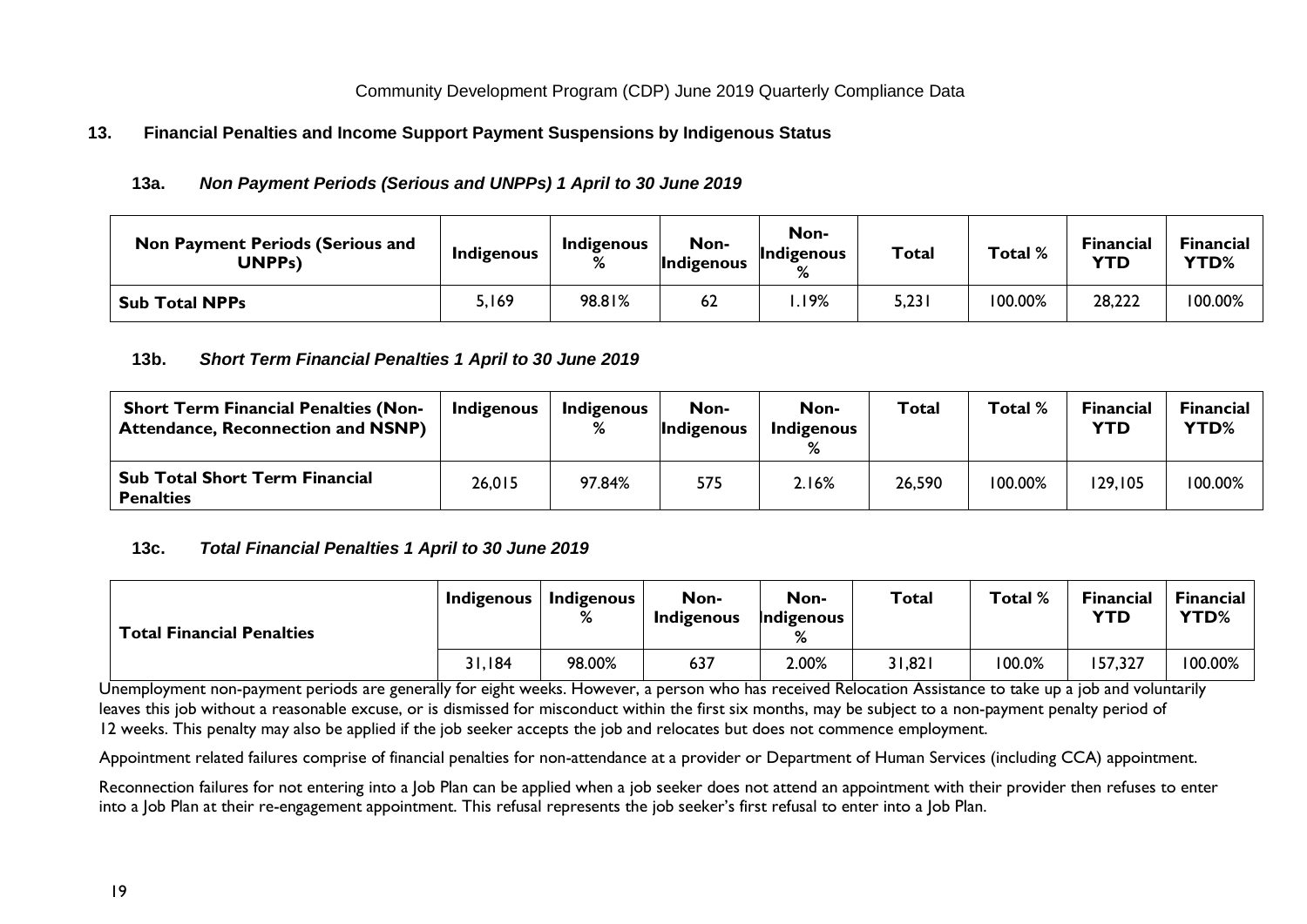12,649 58.29% 930 4.29% 13,579 62.58% 54,065 59.24%

7,875 36.29% 245 1.13% 8,120 37.42% 37,205 40.76%

20,524 | 94.59% | I,I75 | 5.41% | 21,699 | I00.00% | 91,270 |100.00%

**Total Total % Financial** 

**YTD**

**Financial YTD%**

<span id="page-19-0"></span>

| Income support payment suspensions | <b>Indigenous</b> | <b>Indigenous</b><br>% | Non-<br><b>Indigenous</b> | Non-<br>Indigenous<br>% | Total |
|------------------------------------|-------------------|------------------------|---------------------------|-------------------------|-------|

#### **13d.** *Income Support Payment Suspensions 1 April to 30 June 2019*

Income support payment suspension – non-attendance at appointment

Income support payment suspension – disengagement from activity

**Total Income Support payment** 

**suspensions**

Income support payment suspensions are applied when a job seeker fails to attend an appointment with their employment services provider and a Non-Attendance Report is submitted, or when a job seeker disengages from an activity and their provider indicates on a No Show No Pay Participation Report that they wish to discuss this with the job seeker.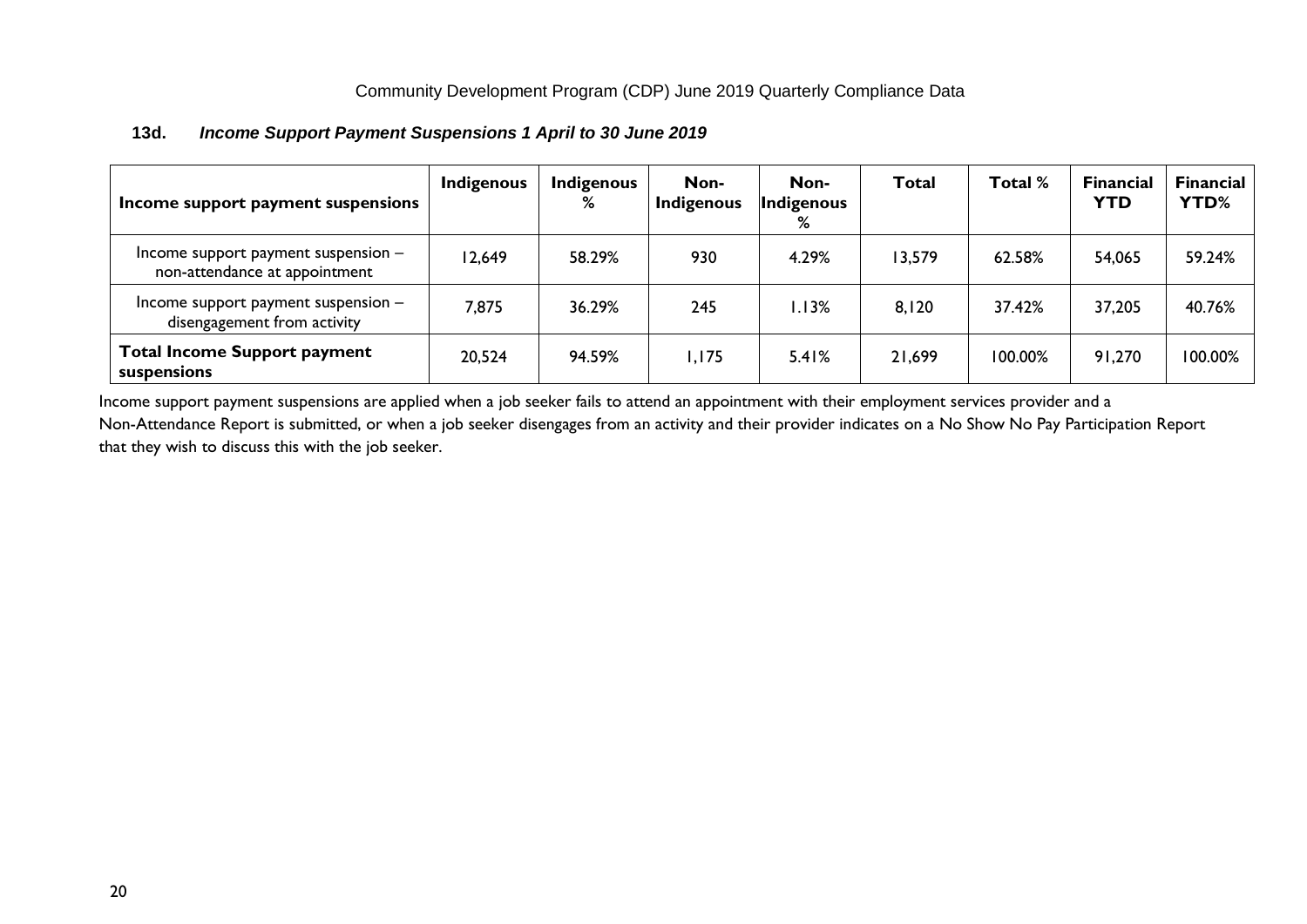#### <span id="page-20-1"></span><span id="page-20-0"></span>**14. Financial Penalties, Income Support Payment Suspensions and CCAs by Age Group**

#### **14a.** *Non Payment Periods (Serious and UNPPs) 1 April to 30 June 2019*

| <b>Non Payment Periods (Serious and</b><br>UNPP <sub>s</sub> ) | <b>Under</b><br>. . | 30<br>21 | 31 - 40 | $41 - 54$ | 55 + | <b>Total</b> | <b>Financial</b><br><b>YTD</b> | <b>Financial</b><br>YTD% |
|----------------------------------------------------------------|---------------------|----------|---------|-----------|------|--------------|--------------------------------|--------------------------|
| <b>Sub Total NPPs</b>                                          | 580                 | 2,246    | ,493    | 863       | 49   | 5,23         | 28,222                         | 100.00%                  |

#### <span id="page-20-2"></span>**14b.** *Short Term Financial Penalties 1 April to 30 June 2019*

| <b>Short Term Financial Penalties (Non-</b><br><b>Attendance, Reconnection and NSNP)</b> | <b>Under</b> | $21 - 30$ | $-40$ | $41 - 54$ | $55 +$ | <b>Total</b> | <b>Financial</b><br><b>YTD</b> | <b>Financial</b><br>YTD% |
|------------------------------------------------------------------------------------------|--------------|-----------|-------|-----------|--------|--------------|--------------------------------|--------------------------|
| Sub Total Short Term Financial<br><b>Penalties</b>                                       | 3,156        | 10,652    | 7,501 | 4,947     | 334    | 26,590       | 129,105                        | 100.00%                  |

# <span id="page-20-3"></span>**14c.** *Total Financial Penalties 1 April to 30 June 2019*

| <b>Total Financial Penalties</b> | <b>Under</b><br>ຳ<br><u> 41</u> | $-30$<br>21 | $-40$ | $41 - 54$ | $55 +$ | <b>Total</b> | <b>Financial</b><br><b>YTD</b> | <b>Financial</b><br><b>YTD%</b> |
|----------------------------------|---------------------------------|-------------|-------|-----------|--------|--------------|--------------------------------|---------------------------------|
|                                  | 3,736                           | 12,898      | 8,994 | 5,810     | 383    | 31,821       | 157,327                        | 100.00%                         |

Unemployment non-payment periods are generally for eight weeks. However, a person who has received Relocation Assistance to take up a job and voluntarily leaves this job without a reasonable excuse, or is dismissed for misconduct within the first six months, may be subject to a non-payment penalty period of 12 weeks. This penalty may also be applied if the job seeker accepts the job and relocates but does not commence employment.

Appointment related failures comprise of financial penalties for non-attendance at a provider or Department of Human Services (including CCA) appointment.

Reconnection failures for not entering into a Job Plan can be applied when a job seeker does not attend an appointment with their provider then refuses to enter into a Job Plan at their re-engagement appointment. This refusal represents the job seeker's first refusal to enter into a Job Plan.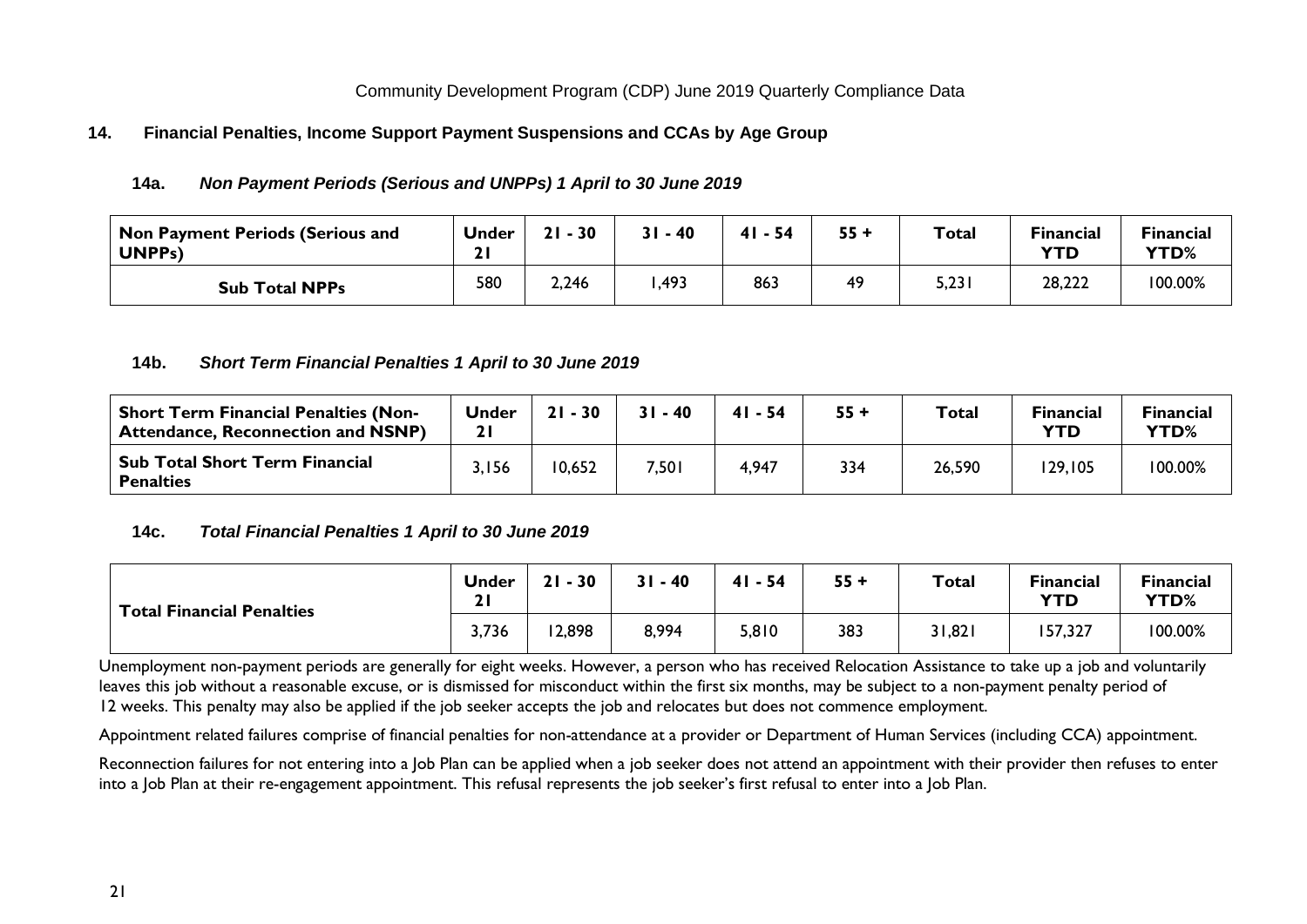| <b>Income Support Payment Suspensions</b>                            | <b>Under</b><br>21 | $21 - 30$ | $31 - 40$ | $41 - 54$ | $55 +$ | Total  | <b>Financial</b><br><b>YTD</b> | <b>Financial</b><br>YTD% |
|----------------------------------------------------------------------|--------------------|-----------|-----------|-----------|--------|--------|--------------------------------|--------------------------|
| Income Support Payment Suspension -non-<br>attendance at appointment | ,635               | 4,231     | 3,553     | 3,233     | 927    | 13,579 | 54,065                         | 59.24%                   |
| Income Support Payment Suspension -<br>disengagement from activity   | ,058               | 2,978     | 2,318     | .616      | 150    | 8,120  | 37,205                         | 40.76%                   |
| <b>Total Income Support Payment</b><br><b>Suspensions</b>            | 2,693              | 7,209     | 5,871     | 4,849     | ,077   | 21,699 | 91,270                         | 100.00%                  |

# <span id="page-21-0"></span>**14d.** *Income Support Payment Suspensions 1 April to 30 June 2019*

Income support payment suspensions are applied when a job seeker fails to attend an appointment with their employment services provider and a Non-Attendance Report is submitted, or when a job seeker disengages from an activity and their provider indicates on a No Show No Pay Participation Report that they wish to discuss this with the job seeker.

# <span id="page-21-1"></span>**14e. Finalised Comprehensive Compliance Assessment Outcomes 1 July 2018 to 30 June 2019**

| <b>Finalised CCA Outcome</b>                | Under 31 | $31+$  | Total  | <b>Financial YTD</b> | <b>Financial YTD%</b> |
|---------------------------------------------|----------|--------|--------|----------------------|-----------------------|
| SCI updated - referral for ESAt             |          |        |        |                      | 0.00%                 |
| JSCI updated - eligible for higher stream   |          |        |        |                      | 0.00%                 |
| Persistent non-compliance (Serious Failure) | 15,109   | 13,048 | 28,157 | 28,157               | 61.29%                |
| Other or no outcomes                        | 8,297    | 9,488  | 17,785 | 17,785               | 38.71%                |
| Total                                       | 23,406   | 22,536 | 45,942 | 45,942               | 100.00%               |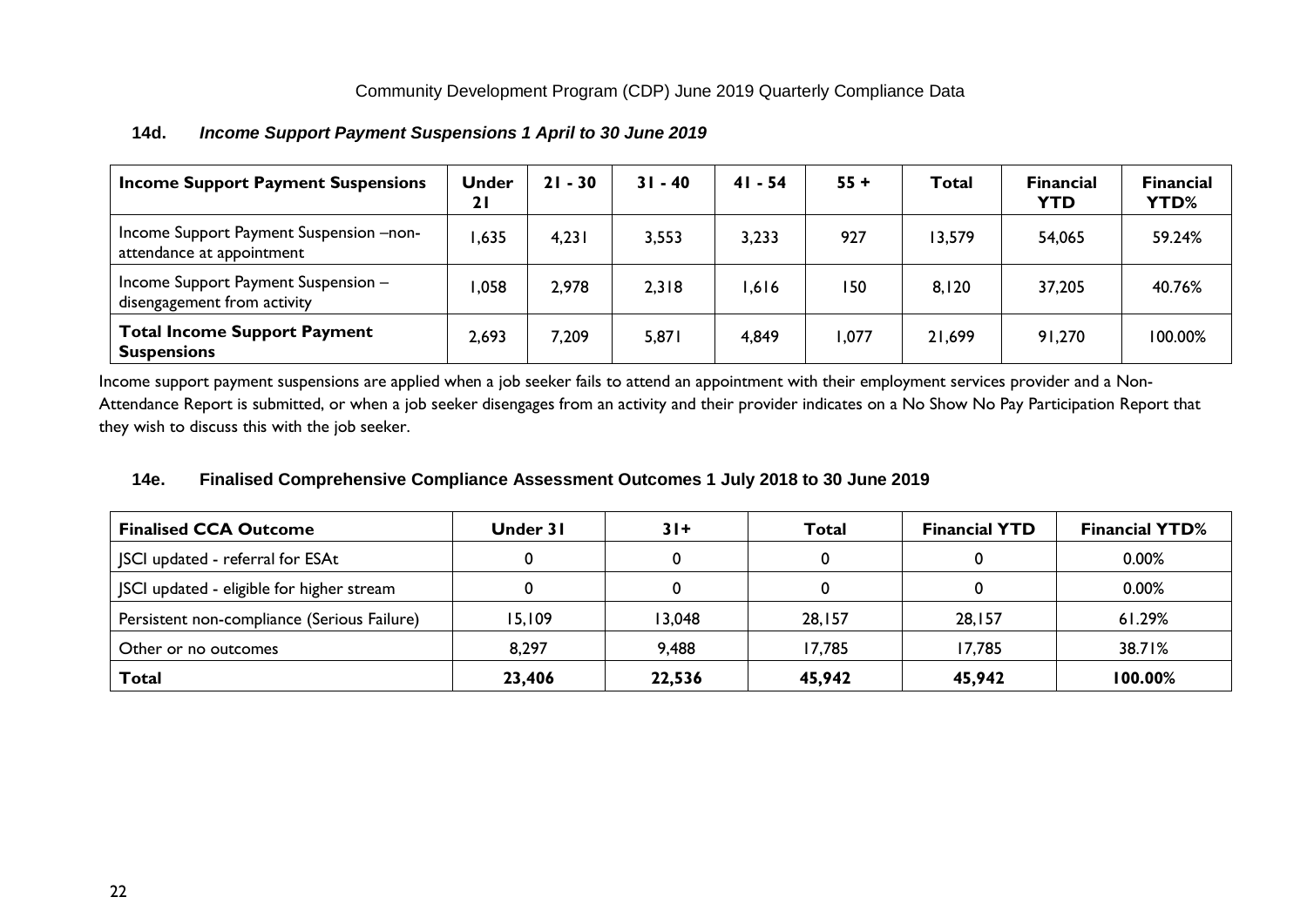# <span id="page-22-1"></span><span id="page-22-0"></span>**15. Financial Penalties and Income Support Payment Suspensions by Allowance Types**

# **15a.** *Non Payment Periods (Serious and UNPPs) 1 April to 30 June 2019*

| Non Payment Periods (Serious Failure<br>and UNPP) | NSA <sup>^</sup> | <b>YAL</b> | <b>PPS</b> | Not on<br>allowance | <b>Total</b> | <b>Financial</b><br><b>YTD</b> | <b>Financial</b><br>YTD% |
|---------------------------------------------------|------------------|------------|------------|---------------------|--------------|--------------------------------|--------------------------|
| Sub Total NPPs                                    | np               | np         | np         | nd                  | 5,231        | 28,222                         | 100.00%                  |

a. ^ Due to the small number of Activity Tested recipients of Special Benefit (SpB), these job seekers are included under the Newstart Allowance (NSA) column.

# <span id="page-22-2"></span>**15b.** *Short Term Financial Penalties 1 April to 30 June 2019*

| <b>Short Term Financial Penalties (Non-</b><br><b>Attendance, Reconnection and NSNP)</b> | NSA <sup>^</sup> | <b>YAL</b> | <b>PPS</b> | Not on<br><b>lallowance</b> | Total  | <b>Financial</b><br>YTD | <b>Financial</b><br><b>YTD%</b> |
|------------------------------------------------------------------------------------------|------------------|------------|------------|-----------------------------|--------|-------------------------|---------------------------------|
| <b>Sub Total Short Term Financial</b><br><b>Penalties</b>                                | np               | np         | np         | np                          | 26,590 | 129,105                 | 100.00%                         |

a. <sup>^</sup> Due to the small number of Activity Tested recipients of Special Benefit (SpB), these job seekers are included under the Newstart Allowance (NSA) column.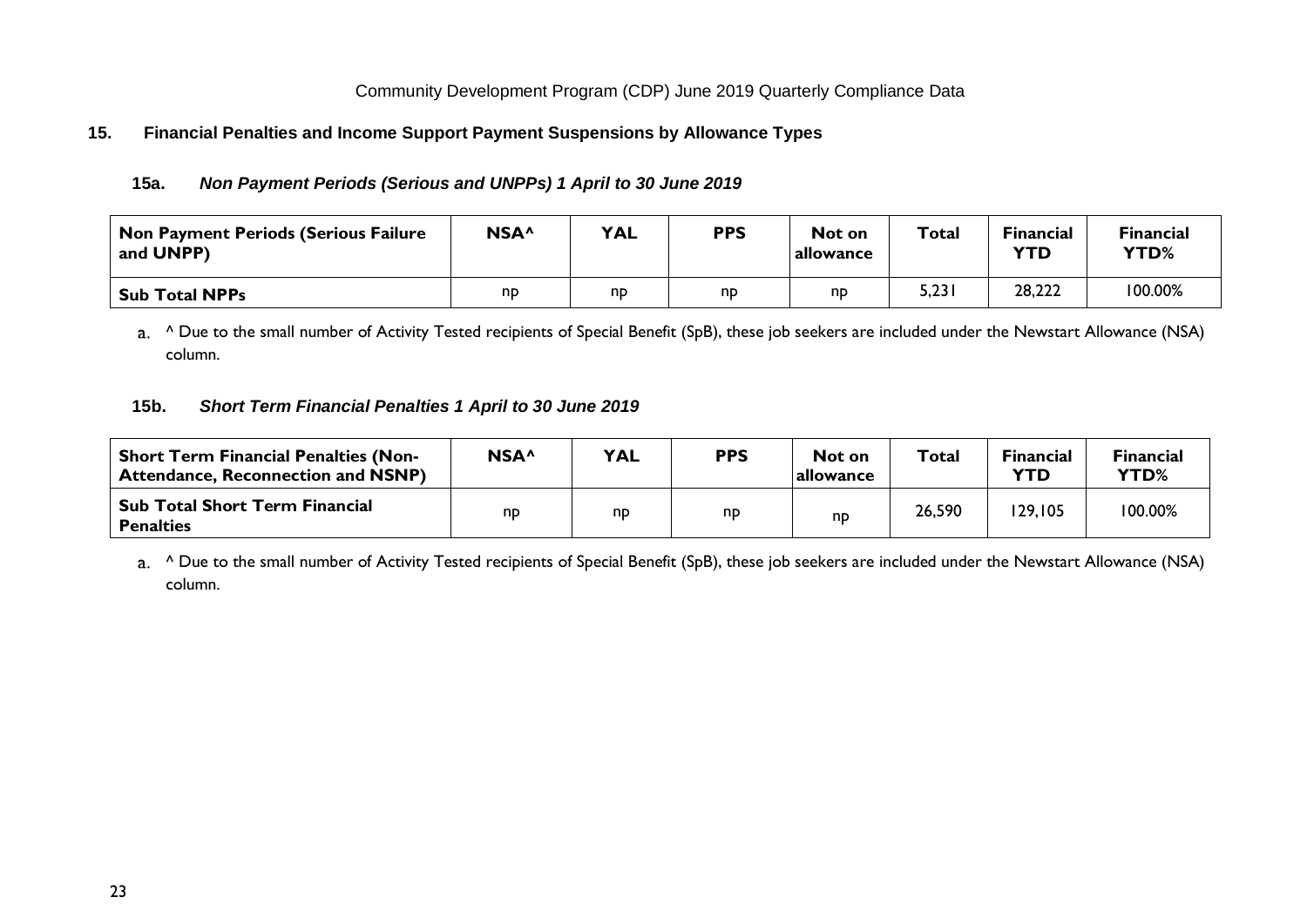# <span id="page-23-0"></span>**15c.** *Total Financial Penalties 1 April to 30 June 2019*

| <b>Total Financial Penalties</b> | NSA <sup>^</sup> | <b>YAL</b> | <b>PPS</b> | Not on<br>allowance | Total  | <b>Financial</b><br><b>YTD</b> | <b>Financial</b><br><b>YTD%</b> |
|----------------------------------|------------------|------------|------------|---------------------|--------|--------------------------------|---------------------------------|
|                                  | nd               | np         | np         | np                  | 31,821 | 157,327                        | 100.00%                         |

a. <sup>^</sup> Due to the small number of Activity Tested recipients of Special Benefit (SpB), these job seekers are included under the Newstart Allowance (NSA) column.

Unemployment non-payment periods are generally for eight weeks. However, a person who has received Relocation Assistance to take up a job and voluntarily leaves this job without a reasonable excuse, or is dismissed for misconduct within the first six months, may be subject to a non-payment penalty period of 12 weeks. This penalty may also be applied if the job seeker accepts the job and relocates but does not commence employment.

Appointment related failures comprise of financial penalties for non-attendance at a provider or Department of Human Services (including CCA) appointment.

Reconnection failures for not entering into a Job Plan can be applied when a job seeker does not attend an appointment with their provider then refuses to enter into a Job Plan at their re-engagement appointment. This refusal represents the job seeker's first refusal to enter into a Job Plan.

# <span id="page-23-1"></span>**15d.** *Income Support Payment Suspensions 1 April to 30 June 2019*

| Income Support payment suspensions                                    | NSA <sup>^</sup> | <b>YAL</b> | <b>PPS</b> | Total  | <b>Financial YTD</b> | <b>Financial</b><br><b>YTD%</b> |
|-----------------------------------------------------------------------|------------------|------------|------------|--------|----------------------|---------------------------------|
| Income support payment suspension - non-<br>attendance at appointment | II,495           | 977,۱      | 107        | 13,579 | 54,065               | 59.24%                          |
| Income support payment suspension $-$<br>disengagement from activity  | 6,698            | , 362      | 60         | 8,120  | 37,205               | 40.76%                          |
| <b>Total Income Support payment</b><br>suspensions                    | 18,193           | 3,339      | 167        | 21,699 | 91,270               | 100.00%                         |

a. <sup>A</sup> Due to the small number of Activity Tested recipients of Special Benefit (SpB), these job seekers are included under the Newstart Allowance (NSA) column.

Income support payment suspensions are applied when a job seeker fails to attend an appointment with their employment services provider and a Non-Attendance Report is submitted, or when a job seeker disengages from an activity and their provider indicates on a No Show No Pay Participation Report that they wish to discuss this with the job seeker.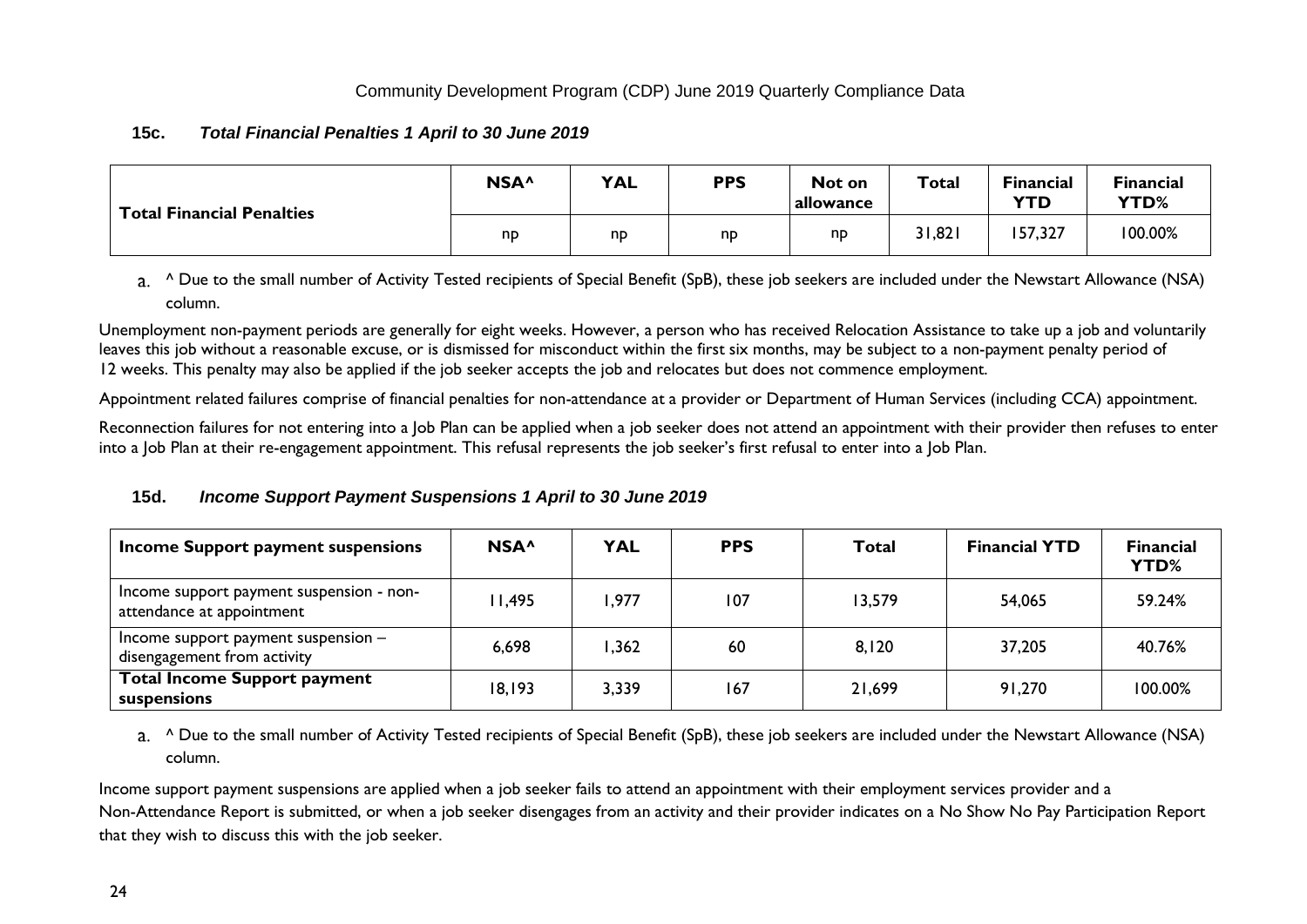### <span id="page-24-1"></span><span id="page-24-0"></span>**16. Financial Penalties, Income Support Payment Suspensions and CCAs by Employment Services**

#### **16a.** *Non Payment Periods (Serious and UNPPs) 1 April to 30 June 2019*

| <b>Non Payment Periods (Serious and</b> | <b>CDP</b> | <b>Financial</b> | <b>Financial</b> |
|-----------------------------------------|------------|------------------|------------------|
| UNPP <sub>s</sub> )                     | Total      | YTD              | YTD%             |
| <b>Sub Total NPPs</b>                   | 5,231      | 28,222           | $100.00\%$       |

#### <span id="page-24-2"></span>**16b.** *Short Term Financial Penalties 1 April to 30 June 2019*

| <b>Short Term Financial Penalties (Non-</b>               | <b>CDP</b> | <b>Financial</b> | <b>Financial</b> |
|-----------------------------------------------------------|------------|------------------|------------------|
| <b>Attendance, Reconnection and NSNP)</b>                 | Total      | <b>YTD</b>       | YTD%             |
| <b>Sub Total Short Term Financial</b><br><b>Penalties</b> | 26,590     | 129,105          | $100.00\%$       |

#### <span id="page-24-3"></span>**16c.** *Total Financial Penalties 1 April to 30 June 2019*

| <b>Total Financial Penalties</b> | <b>CDP</b><br>Total | <b>Financial</b><br><b>YTD</b> | <b>Financial</b><br>YTD% |
|----------------------------------|---------------------|--------------------------------|--------------------------|
|                                  | 31.821              | 157.327                        | 100.00%                  |

Unemployment non-payment periods are generally for eight weeks. However, a person who has received Relocation Assistance to take up a job and voluntarily leaves this job without a reasonable excuse, or is dismissed for misconduct within the first six months, may be subject to a non-payment penalty period of 12 weeks. This penalty may also be applied if the job seeker accepts the job and relocates but does not commence employment.

Appointment related failures comprise of financial penalties for non-attendance at a provider or Department of Human Services (including CCA) appointment.

Reconnection failures for not entering into a Job Plan can be applied when a job seeker does not attend an appointment with their provider then refuses to enter into a Job Plan at their re-engagement appointment. This refusal represents the job seeker's first refusal to enter into a Job Plan.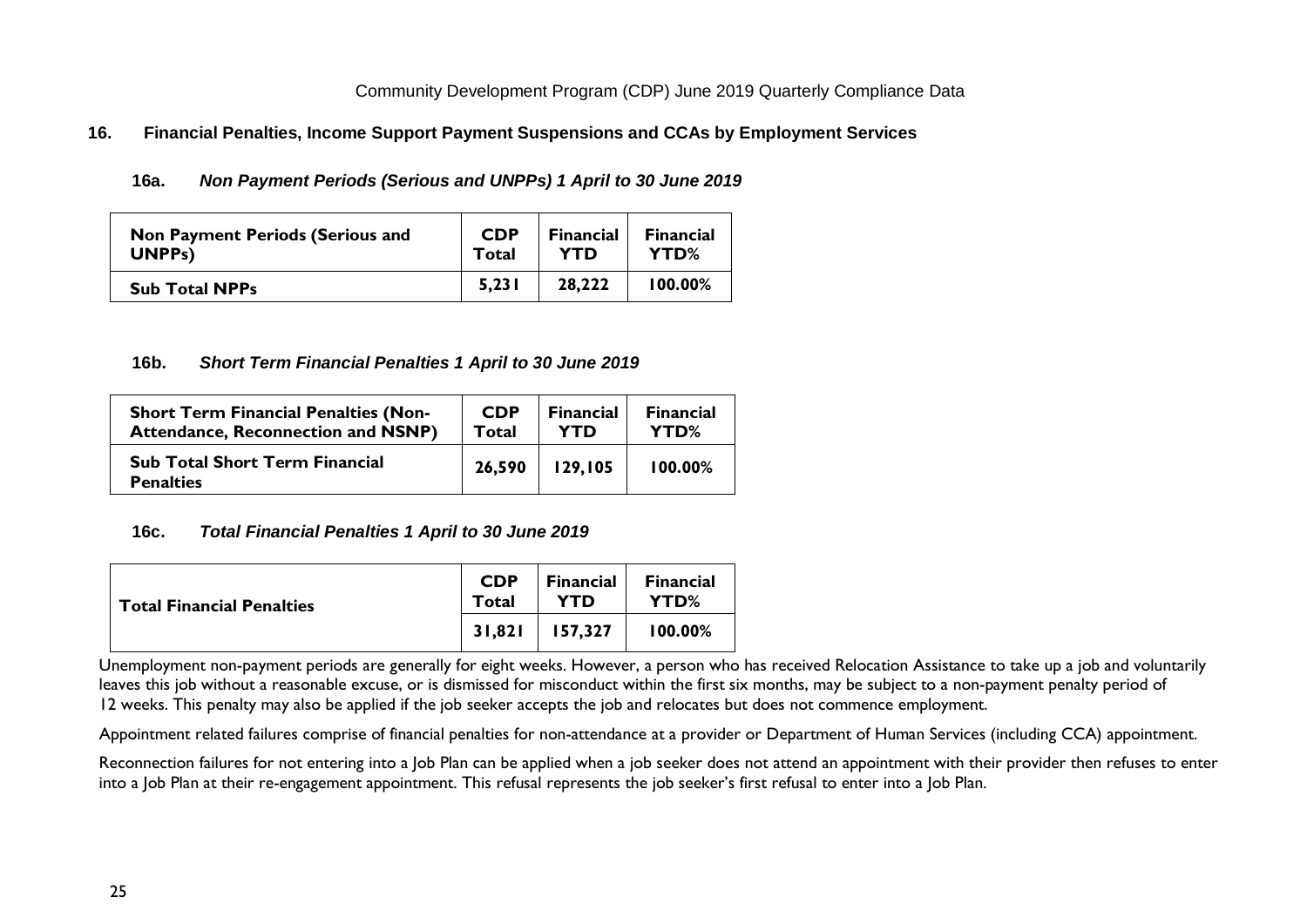# <span id="page-25-0"></span>**16d.** *Income Support Payment Suspensions 1 April to 30 June 2019*

| Income Support payment suspensions                                    | <b>CDP</b><br>Total | <b>Financial</b><br><b>YTD</b> | <b>Financial</b><br><b>YTD%</b> |
|-----------------------------------------------------------------------|---------------------|--------------------------------|---------------------------------|
| Income support payment suspension - non-<br>attendance at appointment | 13,579              | 54,065                         | 59.24%                          |
| Income support payment suspension -<br>disengagement from activity    | 8,120               | 37,205                         | 40.76%                          |
| <b>Total Income Support payment</b><br>suspensions                    | 21,699              | 91,270                         | 100.00%                         |

Income support payment suspensions are applied when a job seeker fails to attend an appointment with their employment services provider and a Non-Attendance Report is submitted, or when a job seeker disengages from an activity and their provider indicates on a No Show No Pay Participation Report that they wish to discuss this with the job seeker.

# <span id="page-25-1"></span>**16e. Finalised Comprehensive Compliance Assessment Outcomes 1 July 2018 to 30 June 2019**

| <b>Finalised Comprehensive Compliance</b><br><b>Assessment Outcome</b> | <b>CDP</b><br>Total | <b>Financial</b><br><b>YTD</b> | <b>Financial</b><br>YTD% |
|------------------------------------------------------------------------|---------------------|--------------------------------|--------------------------|
| SCI updated - referral for ESAt                                        | 0                   | 0                              | 0.00%                    |
| SCI updated – eligible for higher stream                               | 0                   | 0                              | 0.00%                    |
| Persistent non-compliance (Serious Failure)                            | 28,157              | 28,157                         | 61.29%                   |
| Other or no outcomes                                                   | 17,785              | 17,785                         | 38.71%                   |
| Total                                                                  | 45,942              | 45,942                         | 100.00%                  |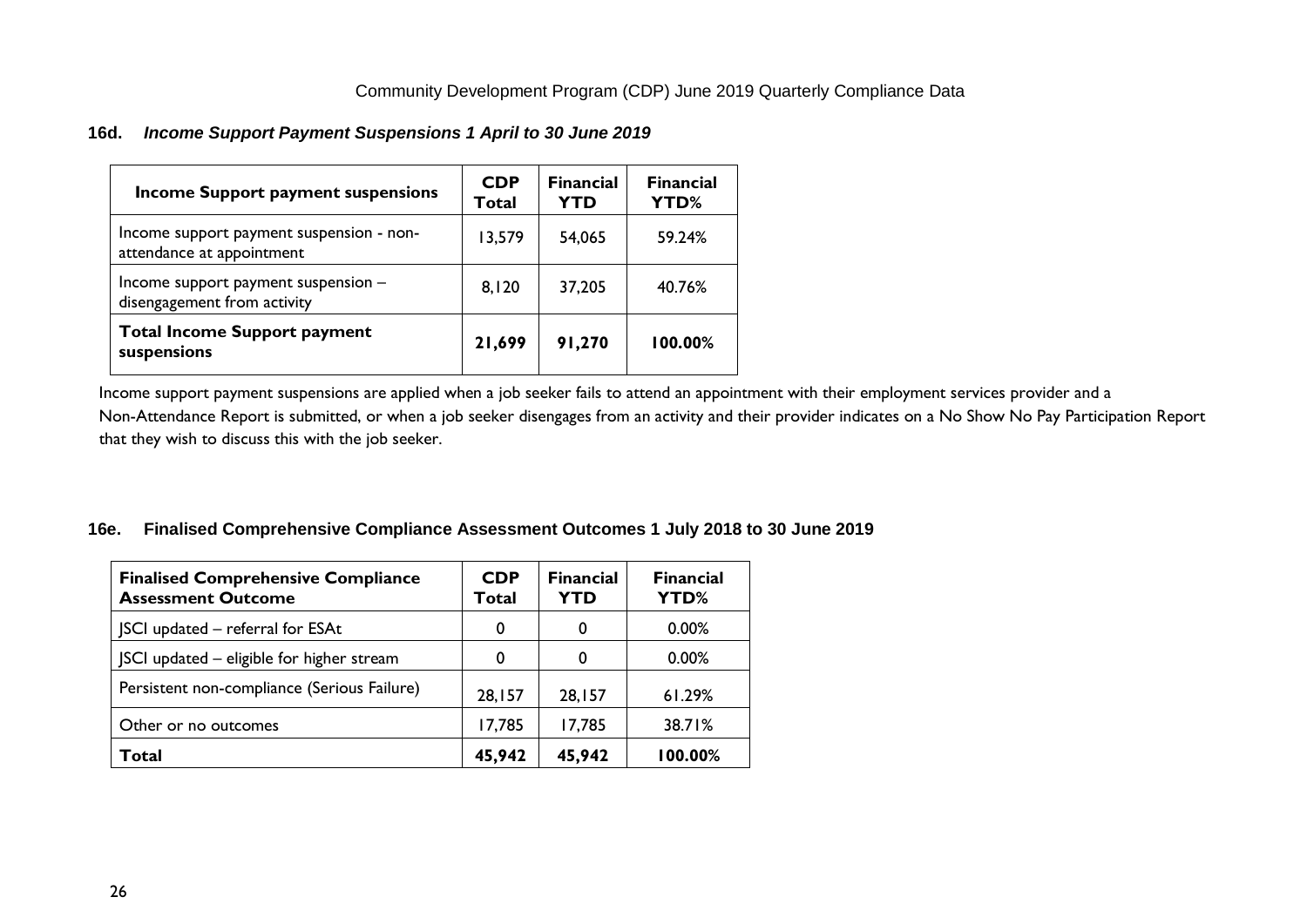# **Glossary**

Active job seekers – job seekers on activity-tested income support payments that are currently active in employment services. These job seekers meet their mutual obligation requirements for income support through activities such as: attending provider appointments; undertaking activities to help them become more job ready; and looking for work.

**Approved activity** – job seekers fully meeting their activity test requirements through doing a sufficient amount of approved activities, such as part-time work or education, for a specified period (e.g. Principal Carer Parents undertaking 30 hours a fortnight of paid work and/or study). These job seekers do not have to use employment services for the period they are doing a sufficient amount of approved activity or activities.

**Caring responsibilities** – means that the Department of Human Services determined the job seeker had caring responsibilities preventing them from complying with the requirement (for example, caring for a sick dependant or relative).

**Comprehensive Compliance Assessment (CCA)** – must be conducted before a job seeker can have a penalty applied for persistent non-compliance. A CCA is conducted where a job seeker has:

- three (3) applied failures as a result of failing to attend an appointment, enter into a Job Plan or satisfactorily meet their Job Search Requirement within a six month period; or
- three (3) days of applied No Show No Pay penalties, within a six month period.

A CCA can also be requested at any time by either an employment services provider or the Department of Human Services if a job seeker is failing to meet their activity test requirements to determine why the job seeker is failing to meet their requirements.

**Compliance Activity** – the non-payment period was waived due to the job seeker agreeing to undertake a Compliance Activity involving weekly participation.

**Connection Failures** occur when a job seeker, without reasonable excuse:

- does not attend an initial appointment with a third party provider (e.g. a Work for the Dole host organisation or training provider not an employment services provider);
- refuses to enter into a Job Plan;
- fails to meet a job search requirement in their Job Plan.

Job seekers do not incur financial penalties if they have a Connection Failure applied.

**Cultural / language issues** – means that the Department of Human Services has determined cultural diversity, language, literacy or numeracy issues prevented the job seeker from being able to understand or comply with the requirement. The impact of these factors must be considered by decision-makers in setting requirements and determining failures.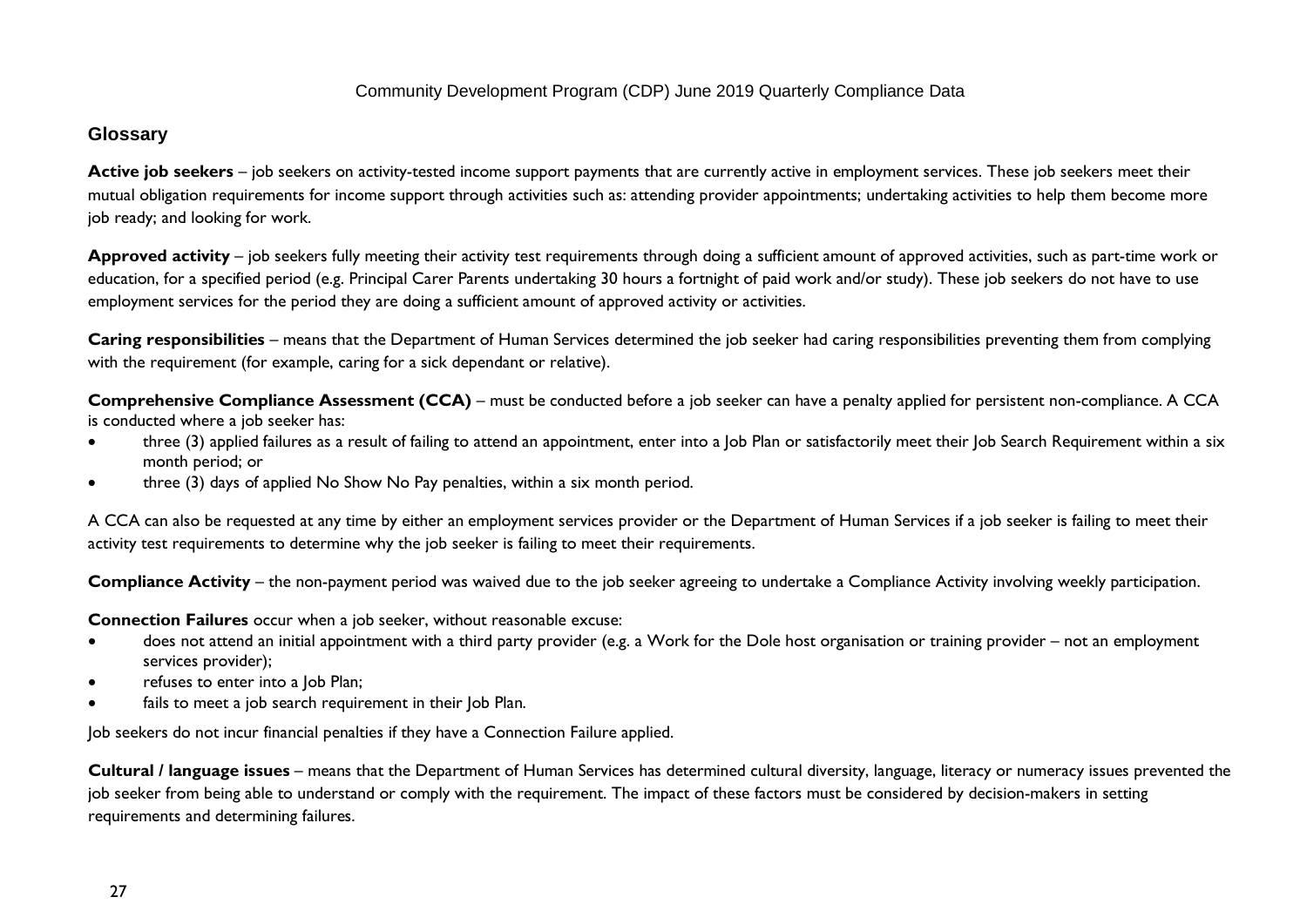**Discretion** – means that the provider considers the job seeker did not have a reasonable excuse for not attending the appointment but they have nonetheless decided not to submit a Non-Attendance Report to the Department of Human Services and are instead using another method to re-engage the job seeker (e.g. booking a new appointment for the job seeker).

**Explanatory Notes –** this document can be found on the Department of Employment, Skills, Small and Family Business website and provides further information on job seeker compliance penalties.

**Failure to attend activity** – means failure to attend an activity specified as a compulsory term in a Job Plan.

**Financial Hardship** – means that the non-payment period was waived due to the job seeker being unable to undertake a Compliance Activity and having liquid assets below a specified amount.

**Financial Penalties** – a job seeker can incur a non-payment period for persistent and wilful non-compliance or for refusing an offer of suitable work, for voluntarily leaving work or being dismissed for misconduct. A No Show No Pay penalty can be applied for failing to attend activities within the Job Plan, or for failing to attend a job interview. A reconnection penalty can be applied for failing to attend a reconnection appointment, or for failing to return a satisfactory Job Seeker Diary.

**Foreseeable or unacceptable activity prevented compliance** – the job seeker claimed to have been undertaking other acceptable activities at the time of the requirement, such as a legal commitment (e.g. attending court), attending a job interview or working. If a failure is applied in these circumstances it means the decision-maker was not satisfied that the timing of the other activity would have prevented attendance at the appointment or activity or the decision maker did not believe the other activity occurred. In the case of a job seeker claiming to have been working, it may mean that the job seeker did not provide evidence to verify this or declare any earnings.

**Homelessness** – means that the Department of Human Services determined a job seeker's homelessness prevented the job seeker from being able to comply with the requirement.

**Income Support Payment suspensions** – are applied when a job seeker fails to attend an appointment with their employment provider or when a provider advises the Department of Human Services that a job seeker has disengaged from an activity. As payment is restored once the job seeker attends a re-engagement appointment, payment suspension is not a failure or financial penalty under the compliance framework. A failure and/or penalty may be separately applied where the Department of Human Services determines that the job seeker had no reasonable excuse for their non-attendance or failed to give prior notice of a reasonable excuse when it was reasonable to expect them to do so.

**Invalid reason** – means that the provider considers the job seeker did not have a reasonable excuse for not attending the appointment, or they have been unable to make contact with the job seeker. If a provider records a result of 'invalid reason', they will submit a Non-Attendance Report to the Department of Human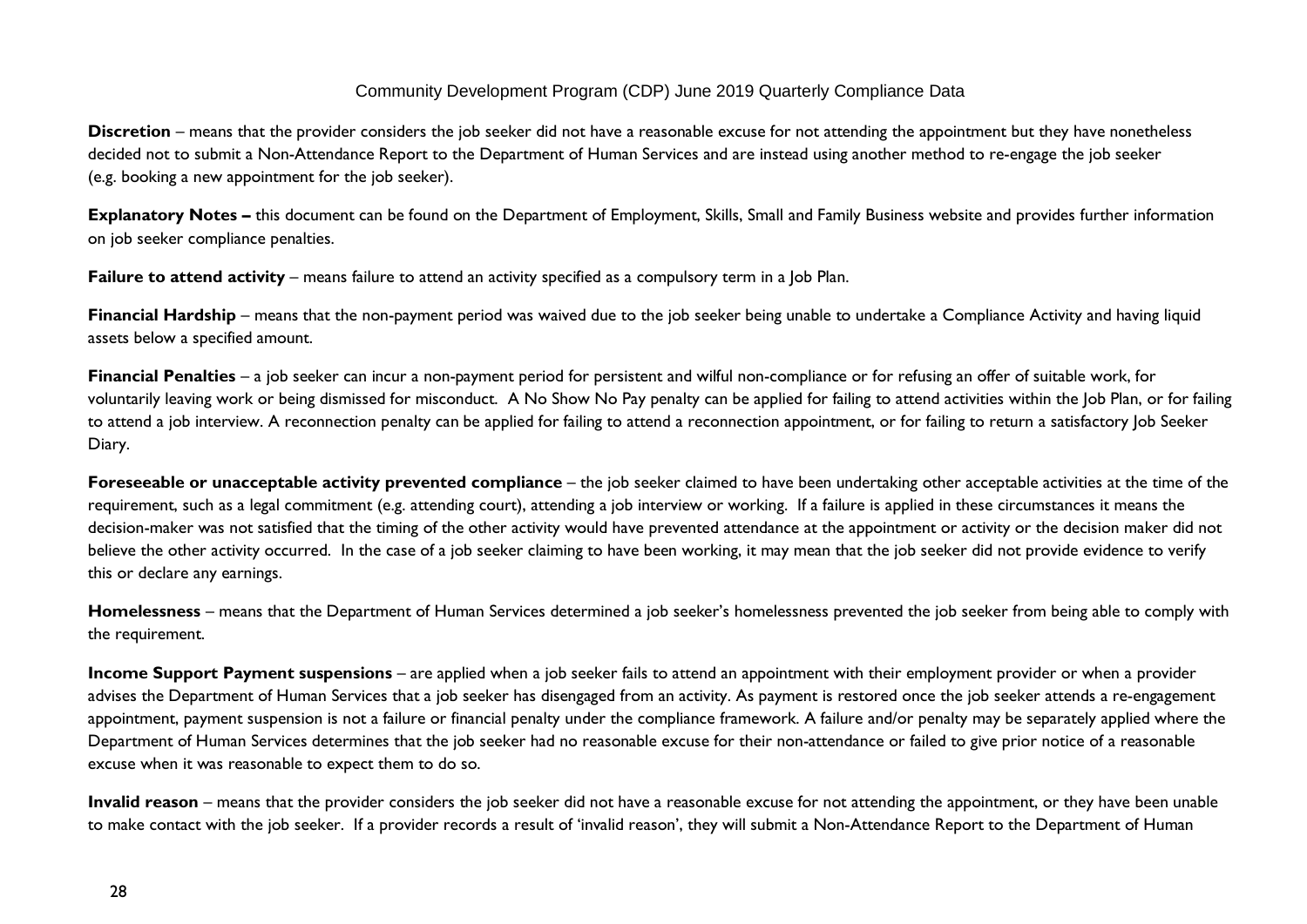Services. Where the Non-Attendance Report is not successfully submitted to the Department of Human Services, the 'invalid' reason result will be automatically updated to a 'discretion' result.

**Job seeker chose not to participate** – the job seeker did not want to attend an appointment or activity because the time was not convenient for the job seeker, because the job seeker did not see value in attending or because they indicated that they did not care whether they attended or not.

**Job seeker considered work offered was unsuitable** – the job seeker failed to attend a job interview because, for example, they did not like the prospective job, did not think they would have the necessary skills or did not think it would pay enough. Before applying a failure in these circumstances, the Department of Human Services decision-makers are required under social security law to ensure, among other things, that the prospective job met the applicable statutory conditions relating to wages and conditions and that the job seeker had the skills to do the work or would have been given appropriate training by the employer to enable them to do the work.

Job seeker denied being notified – the job seeker believed they were not notified of the requirement. The Department of Human Services must be satisfied that the job seeker was properly notified of their requirement before a failure can be applied. In these cases, the Department of Human Services was satisfied that this had occurred and found no reason to accept the job seeker's explanation.

**Job seeker error** – the job seeker got the time or date of a requirement wrong, they slept in or forgot to attend.

Job seeker had reasonable excuse – means that the Department of Human Services determined the job seeker had a reasonable excuse for failing to comply with the requirement and therefore a Participation Failure should not be applied.

**JSCI – Eligible for higher stream** – means a job seeker had their JSCI updated and the outcome of the JSCI was for the job seeker to be referred to a higher stream of service in the jobactive system. As the CDP does not stream job seekers, this does not apply to CDP job seekers.

**JSCI** - **Referral for ESAt** – means a job seeker had their JSCI updated and the outcome of the JSCI was for the job seeker to be referred to an Employment Services Assessment. Employment Services Assessments superseded Job Capacity Assessments from 1 October 2011.

**Manageable or unproven medical issue** – the job seeker indicated a medical condition prevented their attendance, but their explanation was not accepted as reasonable. This will generally be because the job seeker did not appear ill or provide evidence of their illness, or where evidence was provided but the condition was manageable and should not have prevented attendance at the time of the appointment or activity. This category also covers situations where the excuse relates to substance or alcohol use or mental health issues but where the decision-maker has determined that in this instance the person's condition would not have prevented compliance.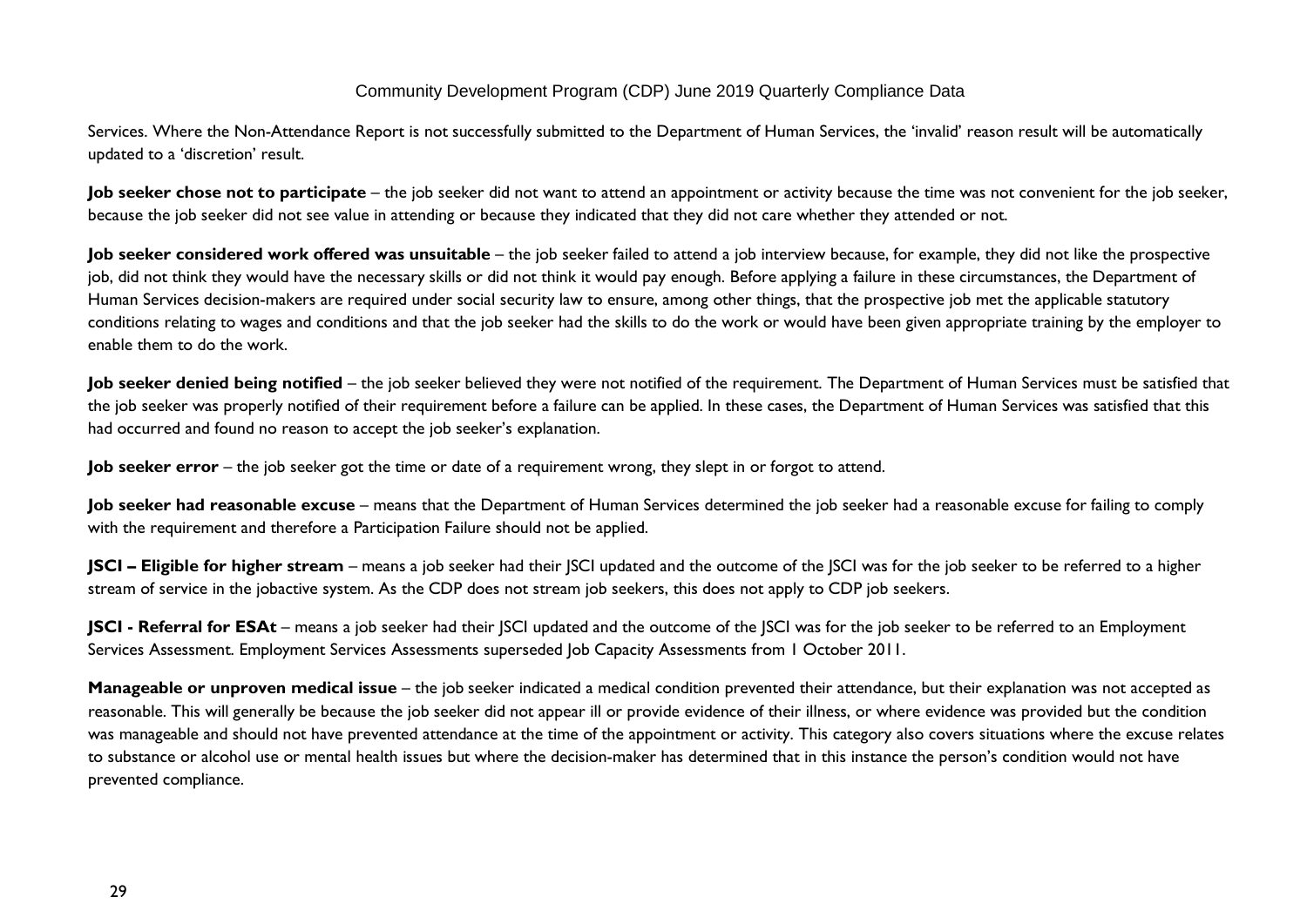**Medical reason A** – means that the Department of Human Services determined a medical reason prevented the job seeker from complying with the requirement but the job seeker did not provide specific evidence relating to this particular incident. Included in this category are instances where the job seeker had previously provided evidence of the medical condition or it was not considered reasonable or necessary for the job seeker to attend a doctor.

**Medical reason B** – means that the Department of Human Services determined a medical reason prevented the job seeker from complying with the requirement and the job seeker provided specific evidence relating to the particular incident.

**Nature of requirements** – means that the Department of Human Services determined the requirement with which the job seeker did not comply was not reasonable or appropriate to the circumstances of the job seeker. This includes, for example, where a job seeker was referred to an unsuitable activity, where attendance required an unreasonable travel distance or where a job did not meet minimum work conditions or enable a job seeker to arrange or access childcare.

**Non-Attendance Failure** – is applied when a job seeker has no reasonable excuse for not attending their initial appointment or fails to give prior notice of a reasonable excuse if it was reasonable to expect them to do so. A Non-Attendance Failure results in a loss of one-tenth of the job seeker's fortnightly income support payment for each business day for the day the job seeker was notified until the day the job seeker attends.

**Non-Attendance Report** – is submitted by an employment services provider when a job seeker fails to attend a regular provider appointment. The Non-Attendance Report replaced the Connection Failure Participation Report which was used to report this type of non-attendance from 1 July 2014.

**No change in Employment Services Program or Stream** – means there has been no recommendation to change the job seeker's Employment Services Program or Stream. CCAs in this category can recommend one or more outcomes that can be undertaken or arranged by the job seeker's current provider or they may not recommend any particular action.

**No Outcomes** – there were no outcomes or other action recommended by the Department of Human Services as part of the CCA. This means that the Department of Human Services specialist officer who conducted the CCA found that the job seeker had no barriers to participation that warranted a specific sort of intervention but that there were insufficient grounds to determine that the job seeker had been persistently and deliberately non-compliant.

**No reason offered** – the job seeker did not offer a reason for their non-attendance.

No Show No Pay Failure – may be applied if the job seeker has failed to either attend or behave appropriately at an activity in the Job Plan, or attend or behave appropriately at a job interview with a prospective employer. Following an investigation by DHS into the non-compliance, the job seeker may lose one-tenth of their fortnightly income support payment for every day they do not participate and did not have a reasonable excuse.

**Notifying requirements** – means that the Department of Human Services determined the job seeker did not receive notification, was not notified correctly or was not given enough time to meet their requirement. This includes, for example, instances where mail may have gone astray or the job seeker had no permanent residence for mail to be sent to.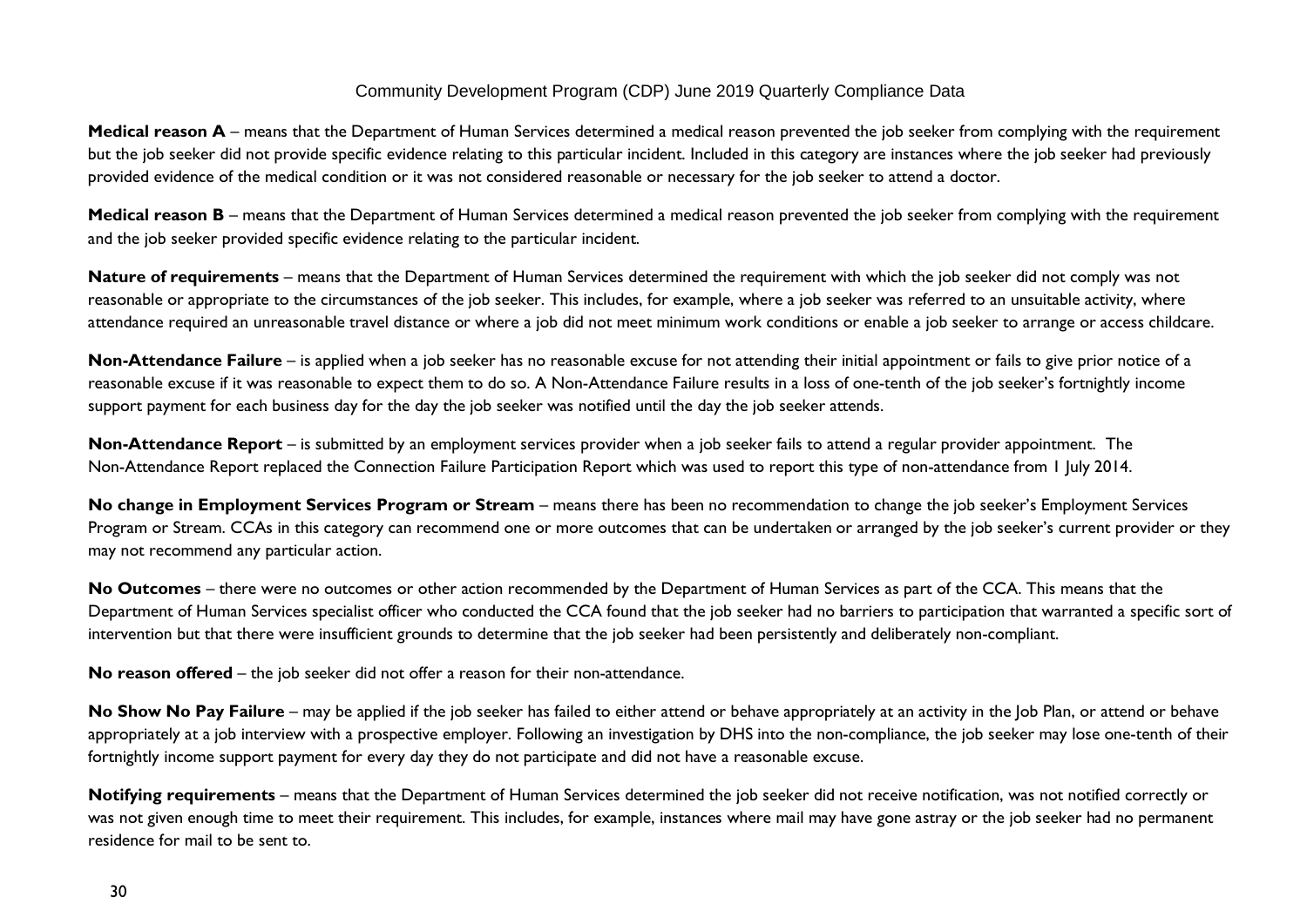**Number of job seekers with a Vulnerability Indicator** – means job seekers who, at the end of the quarter, had one or more Vulnerability Indicators on their record.

**Other** – includes all other Participation Reports or Provider Appointment Reports rejected on the grounds that the job seeker had a reasonable excuse for not complying (for example, a police restriction, community service order or legal appointment).

**Other acceptable activity** – means that the Department of Human Services determined the job seeker was participating in an activity that made it acceptable not to meet the requirement (for example, undertaking paid work, attending an interview, etc.).

**Other job seekers** – job seekers that do not currently have to use employment services because they have a 'Temporary exemption', 'Reduced work capacity' or are undertaking an 'Approved activity'. These job seekers can use employment services voluntarily, but are not required to do so.

**Other Outcomes** – includes any sort of recommended outcome that does not involve a change of Employment Services Program or Stream and can therefore be undertaken or arranged by the job seeker's current provider. These include suggested changes to the job seeker's Job Plan to include any vocational or nonvocational activities designed to help the job seeker to become more job-ready (e.g. a referral for housing assistance or literacy and numeracy training).

Personal crisis – means that the Department of Human Services determined a personal crisis prevented the job seeker from complying with the requirement (for example, a bereavement of a family member).

Personal matter – the job seeker indicated that they had personal relationship issues, caring responsibilities, difficulties with accommodation or bereavement following the death of a friend, relative or pet. While such circumstances can impact on a job seeker's capacity to comply, the Department of Human Services decision-maker found that they did not do so in these instances.

**Provider Appointment Report** – is submitted by providers when they want a job seeker's income support payment suspension to remain and to recommend to the Department of Human Services that a financial penalty be applied.

**Reason not recorded** -- are failures that are not attendance-related. While the job seeker's reason for non-compliance must be considered before the failure can be applied, it is not recorded in a way which can be easily extracted for the purposes of this data.

**Reasonable excuse but no prior notice** - the job seeker had a reasonable excuse for not attending their appointment but failed to give prior notice of their inability to attend an appointment when it would have been reasonable to expect them to do so.

**Reconnection Failure** - may be applied as a result of a provider submitting a Provider Appointment Report (PAR) for non-attendance at a re-engagement appointment or if the provider reports to DHS that a job seeker fails to meet another reconnection requirement without a reasonable excuse. A Reconnection Failure results in loss of payment from the date of the failure until the day the job seeker meets a further reconnection requirement.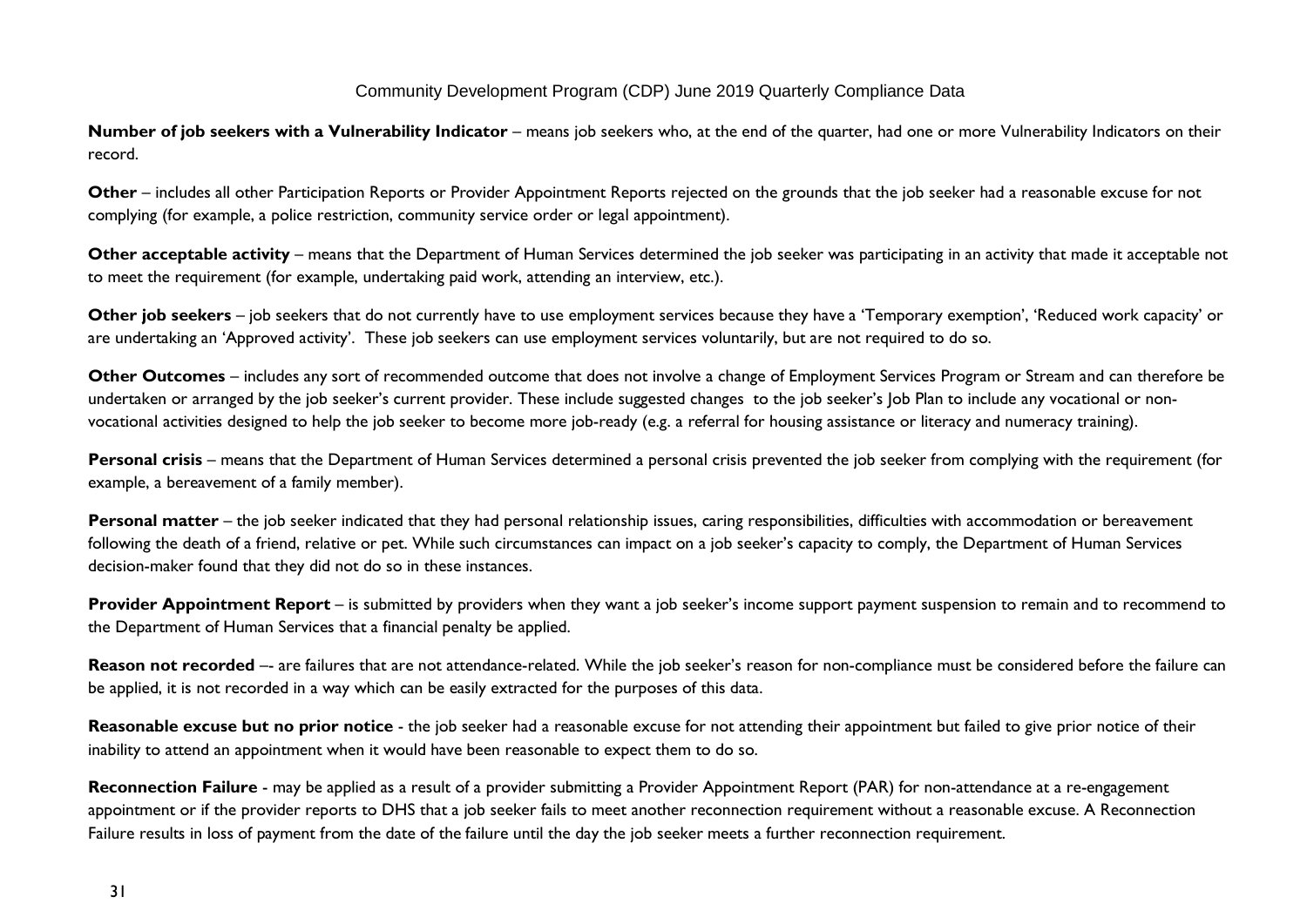**Reduced work capacity** - job seekers with an assessed temporary or partial reduced work capacity of 0-14 hours a week do not have to be in employment services, and are able to fully satisfy their activity test requirements through a quarterly interview with the Department of Human Services.

**Serious Failure** - may be applied for either refusing a suitable job offer, failing to commence in a suitable job (after having accepted it); or persistent and wilful noncompliance (can only be applied following a Comprehensive Compliance Assessment to ensure that the job seeker's behaviour is not the result of unidentified barriers to participation beyond their control).

**Submitting PRs/PARs** - means that the Department of Human Services rejected the Participation Report or Provider Appointment Report on the grounds that it was not valid. This includes, for example, where the report was submitted for a period during which the job seeker had an exemption or was not receiving any payments; it was submitted for a requirement not contained in the Job Plan; or the report was filled out incorrectly containing the wrong code or date of incident.

**Temporary exemption** - job seekers can be granted an exemption by the Department of Human Services, for a specified period of time, from complying with their requirements. Exemptions are granted if the job seeker does not have the capacity to undertake mutual obligation requirements due to the impact of personal or other circumstances beyond their control (e.g. temporary medical incapacity). Job seekers do not have to use employment services for the duration of their exemption.

**The Department of Human Services** – From 1 July 2011, Centrelink became part of the Department of Human Services. Data releases dated prior to 1 July 2011 may refer to Centrelink instead of the Department of Human Services.

Total job seekers - are all people receiving an income support payment with mutual obligation requirements (but excluding recipients of Disability Support pension). It comprises 'Active job seekers' who currently need to use employment services subject to the National Job Seeker Compliance Framework (i.e. the Community Development Program (CDP)), as well as 'Other job seekers' who have a 'Temporary exemption', 'Reduced work capacity' or are undertaking an 'Approved activity'.

**Transport difficulties -** means that the Department of Human Services determined unforeseeable transport difficulties prevented the job seeker from complying with the requirement (for example, a car breaking down or public transport services being cancelled or disrupted).

**Valid reason** - means that the provider considers the job seeker had a reasonable excuse for not attending the appointment.

**Vulnerability** - means that a job seeker has a diagnosed condition or personal circumstance (e.g. homelessness, mental illness) that may currently impact on their capacity to comply with activity test requirements, although it does not exempt a job seeker from these requirements.

**Notes:**